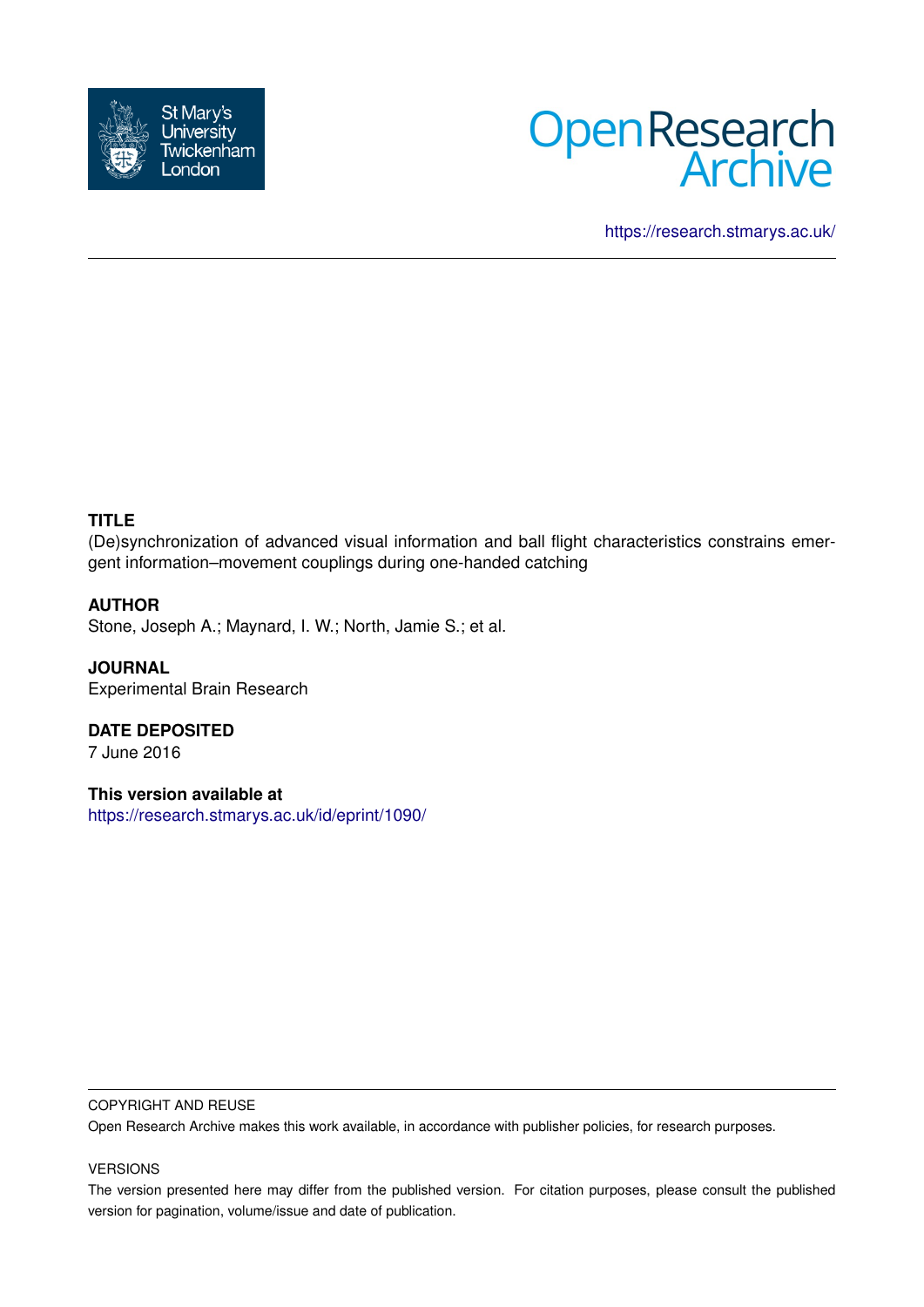(De)Synchronisation of Advanced Visual Information and Ball Flight Characteristics Constrains Emergent Information-Movement Couplings during One-Handed Catching.

J.A. Stone and I.W. Maynard

Sheffield Hallam University

J.S. North

St. Marys University, Twickenham

D. Panchuk

Australian Institute of Sport

K. Davids

Sheffield Hallam University

University of Jyväskylä

Authors Note

J.A. Stone and I.W. Maynard, Centre for Sport and Exercise Science, Sheffield Hallam University, UK; J.S. North, School of Sport, Health and Applied Science, St. Marys University, Twickenham, UK; D. Panchuk, Movement Science, Australian Institue of Sport, Australia; K. Davids, Centre for Sports Engineering Research, Sheffield Hallam University, UK and FiDiPro Programme, University of Jyväskylä, Finland.

Correspondence concerning this article should be addressed to Joseph Stone, Centre for Sport and Exercise Science, Sheffield Hallam University, Collegiate Hall, Collegiate Crescent, Sheffield, S10 2BP. Email: [joseph.stone@shu.ac.uk,](mailto:joseph.stone@shu.ac.uk) Tel: 0114 225 5413.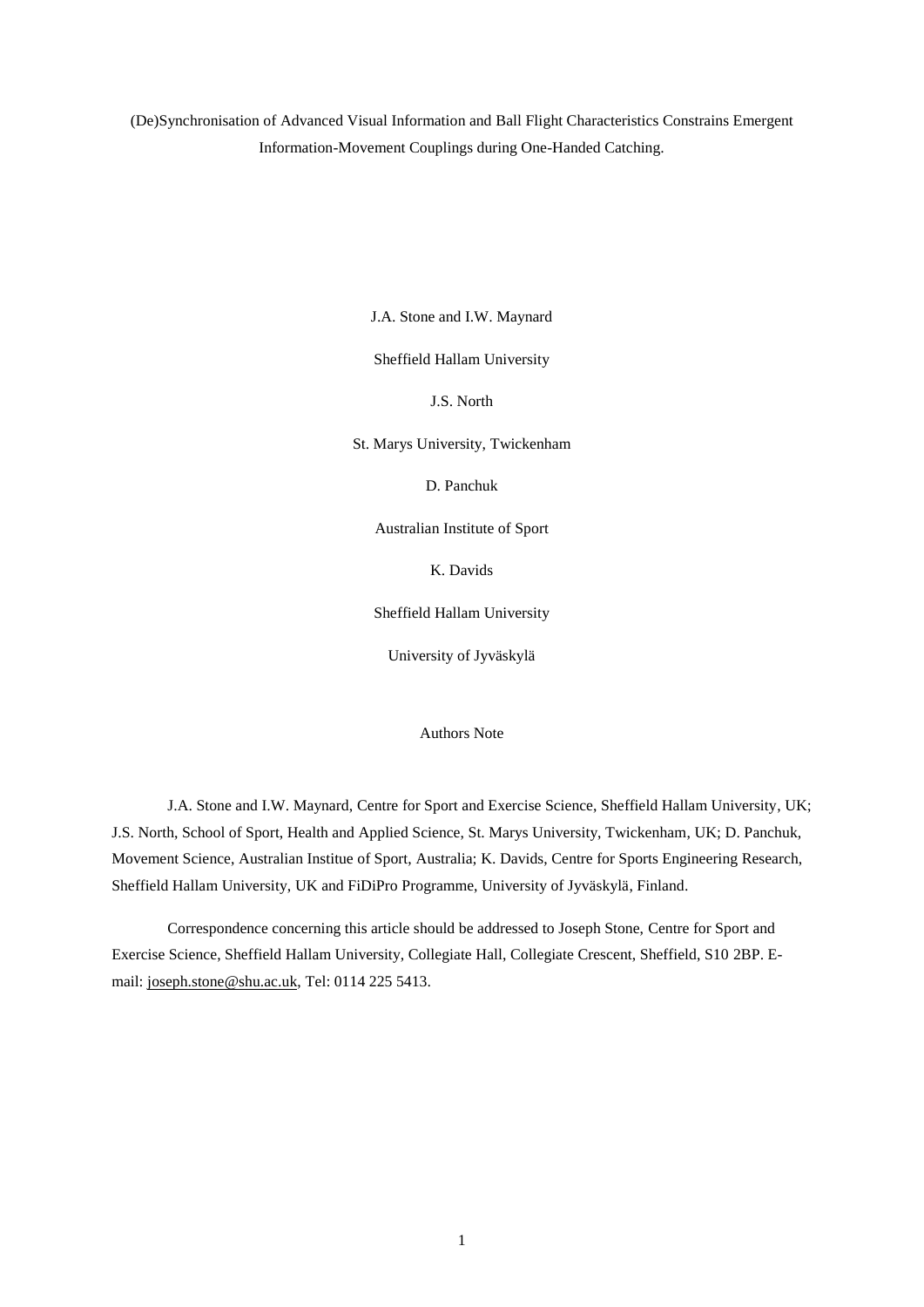### Abstract

Advance visual information of a projection action and ball flight information is important for organizing dynamic interceptive actions like catching. However, how the central nervous system (CNS) manages the relationship between advance visual information and emerging ball flight information in regulating behaviour is less well understood. Here, we sought to examine the extent that advance visual information to the CNS constrains regulation of catching actions by synchronizing and de-synchronizing its relationship with ball trajectory characteristics. Novel technology was used to present video footage of an actor throwing a ball at three different speeds, integrated with information from a real ball projected by a machine set to the three speeds. The technology enabled three synchronized and six desynchronized conditions between advance visual information and subsequent ball flight trajectories. Catching performance, kinematic data from the catching hand and gaze behaviors were recorded. Findings revealed that de-synchronization of video images of ball projection shaped emergent catching behaviors. Footage of slower throws, paired with faster ball projection speeds, caused catching performance decrements. Timing in early phases of action was organized by the CNS to match the advance visual information presented. In later phases, like the grasp, ball flight information constraints adapted and regulated behaviors. Gaze behaviors showed increased ball projection speed resulted in participants tracking the ball for a smaller percentage of ball flight. Findings highlighted the role of the two visual systems in perception and action, implicating the importance of coupling advanced visual information and ball flight to regulate emergent movement coordination tendencies during interceptive behaviors.

Key Words: Two-visual systems; Perception; Dynamic interceptive actions; Eye movements; Ball projection machine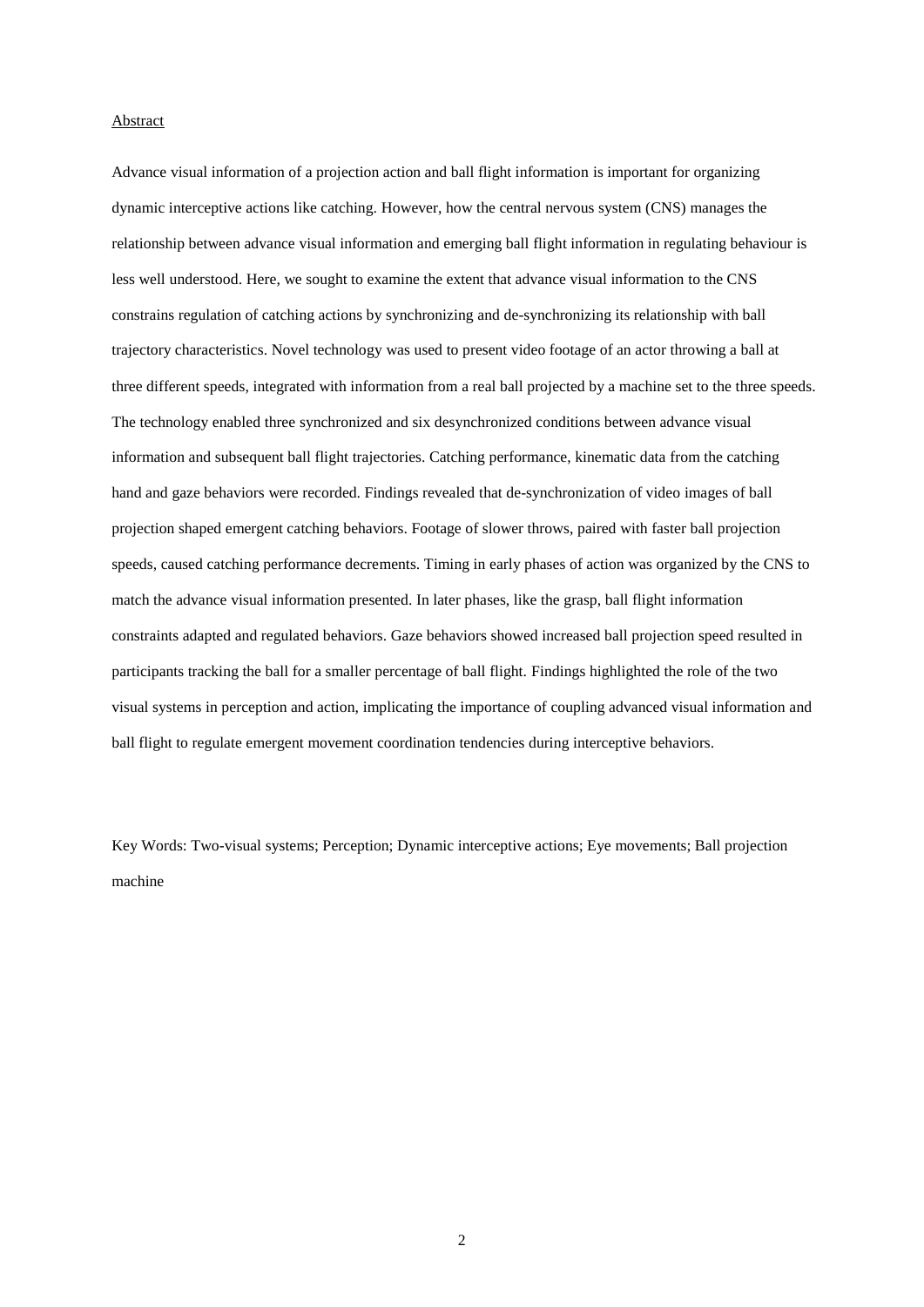# Introduction

Dynamic interceptive actions have frequently been used as task vehicles to enhance understanding of perception and action in human movement (e.g., Davids et al. 2008; Renshaw et al. 2007; Tijtgat et al. 2012) because they require the central nervous system (CNS) to establish and maintain a specific spatiotemporal relationship between a moving object (e.g., a ball) and responding effector(s) (e.g., a catching arm and hand). The putatively simple act of intercepting a ball with the hand requires accurate anticipation of a ball's trajectory followed by a precise fine-tuning of hand closure for grasping, even under the time constraints of slow projectile velocities (Montagne et al. 1993). For example, Alderson et al. (1974) demonstrated that, at moderate projection speeds  $(10 \text{ ms}^{-1})$ , with fixed spatial orientation of the hand, organisation of the grasping action had a margin of error of  $\pm 15$  ms.

It has been proposed that visual anticipation, which is needed when catching a ball, is not regulated by a unitary perceptual process, but rather by two independent, yet interacting, cortical visual systems (for detailed arguments, see van der Kamp et al. 2008). van der Kamp et al. (2008) proposed that two visual pathways in the brain operate along a continuum, with both systems remaining active during movement, and their influence being dependent on the specific task constraints of performance. The ventral system is responsible for perceptual recognition of objects, relationships with other objects in the performance environment (e.g. location, trajectory) and perceiving information about an individual or machine that is projecting an object to be intercepted ("vision for perception"). While performing an interceptive action, the dorsal stream becomes influential in the on-going regulation of movement ("vision for action"), picking up information to regulate and refine a movement response with respect to a moving object identified for interception. This description of the role of the two visual systems is predicated on Gibson's (1979) proposal that perception and action are interdependent and mutually constraining systems. Designing experimental task protocols that fail to recognize their deep integration will not support a full understanding of performance of dynamic interceptive actions, and research attempting to explain performance of interceptive actions must ensure that information-movement coupling is retained in task design.

One proposed source of advanced visual information that the ventral cortical stream can utilize to enable accurate anticipation of ball trajectory is the kinematic information sources emerging from the actions of an individual projecting an object to be intercepted (for example, an individual throwing or hitting a ball to be caught). van der Kamp et al. (2008) suggested that individuals attend to action images (e.g., an actor throwing a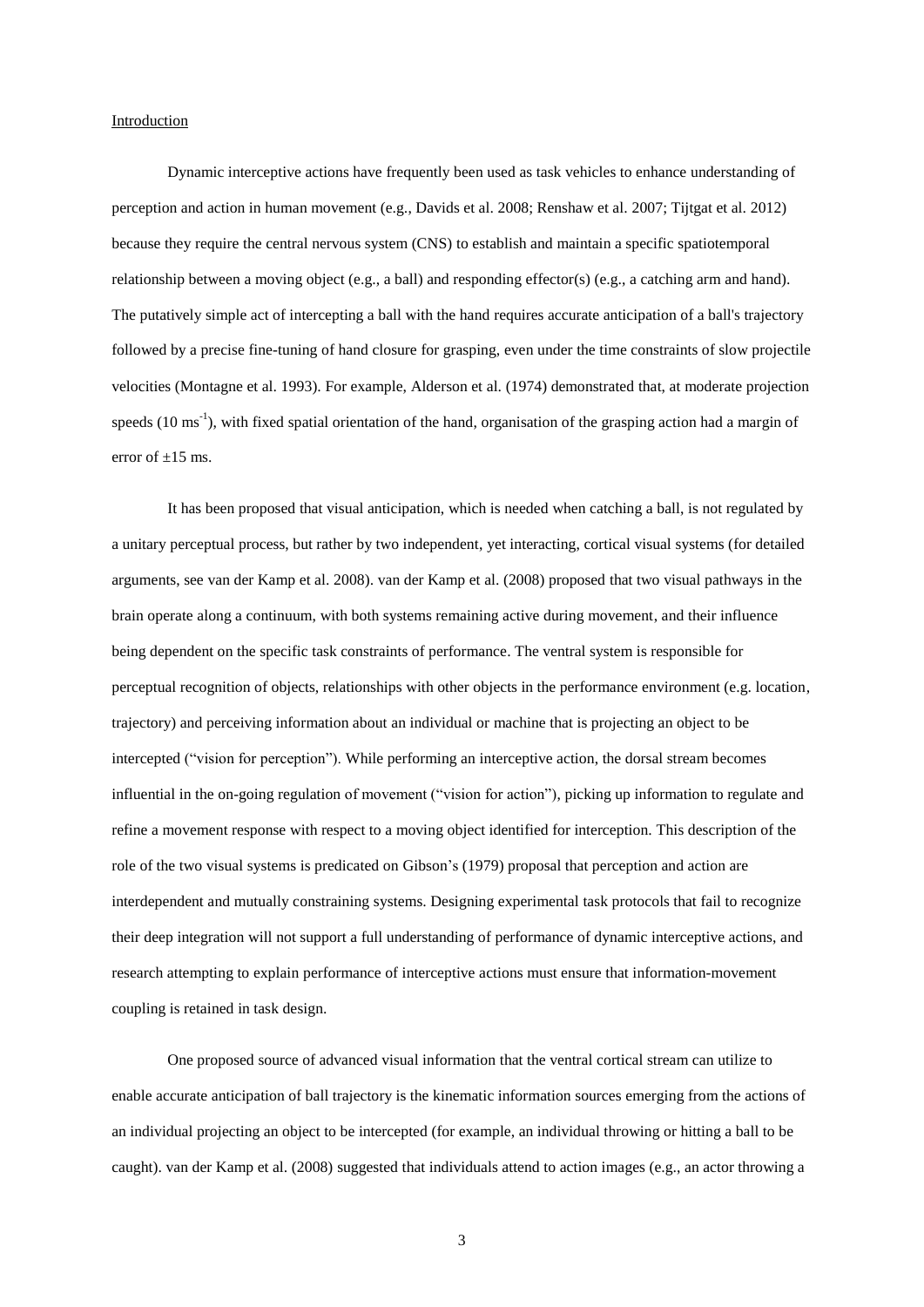ball) to constrain behaviors by using allocentric information that specifies the relationship between the individual and the speed, direction and location of a 'to-be-intercepted' object (i.e., in Gibsonian (1979) terms: *affordances*). Evidence from video-based visual occlusion paradigms has consistently supported the assertion that skilled participants in sport use advanced kinematic information from an opponent's actions to anticipate direction and velocity of ball trajectory (e.g., Abernethy and Russell 1987; Mann et al. 2007; Müller et al. 2006; Starkes et al. 1995). However, these video-based paradigms have failed to adequately consider the action component of task design, commonly using reductionist response methods (e.g., button pressing, pen and paper responses, verbal answers). By using reductionist and non-representative actions as responses, van der Kamp et al. (2008) argued that most existing studies of perceptual-motor expertise have inadvertently implemented task constraints which have over-emphasized the role of the ventral cortical pathway, limiting understanding of the role of the dorsal pathway, which is believed to refine an ongoing movement response. As a result the task constraints of such studies may have failed to capture the tightly integrated and emergent coupling of perception and action systems which underpins successful performance of dynamic interceptive actions (see Withagen and van der Kamp 2010; Pinder et al. 2011).

Research that has required a representative action response from participants during studies of dynamic interceptive actions has typically failed to include advanced perceptual information from the actions of an individual projecting (e.g., throwing) a ball, with participants required to catch balls launched from a ball projection machine (e.g., Tijtgat et al. 2010, 2011). Although such experimental designs are implemented to allow rigorous control of ball trajectory, they fail to recognize the coupling of perception and action, limiting the involvement of the integrated visual-system, forcing participants to rely exclusively on information from the dorsal cortical pathway to regulate actions. As Gibson (1979) proposed, perception informs movement and movement informs perception in a cyclical, integrated way, so the inadvertent separation of these complementary cortical systems by task design limits understanding of how the CNS might precisely coordinate behaviors in performance environments.

To overcome the limitations of removing advanced visual information or ball flight, whilst retaining strict experimental control and allowing representative actions, Stone et al. (2013) developed novel integrated technology that allowed advanced visual information of a thrower's actions to be synchronized with ball projection from a machine. Stone et al. (2014) demonstrated how both advanced visual information from the kinematics of throwing actions *and* ball flight characteristics were functional in supporting successful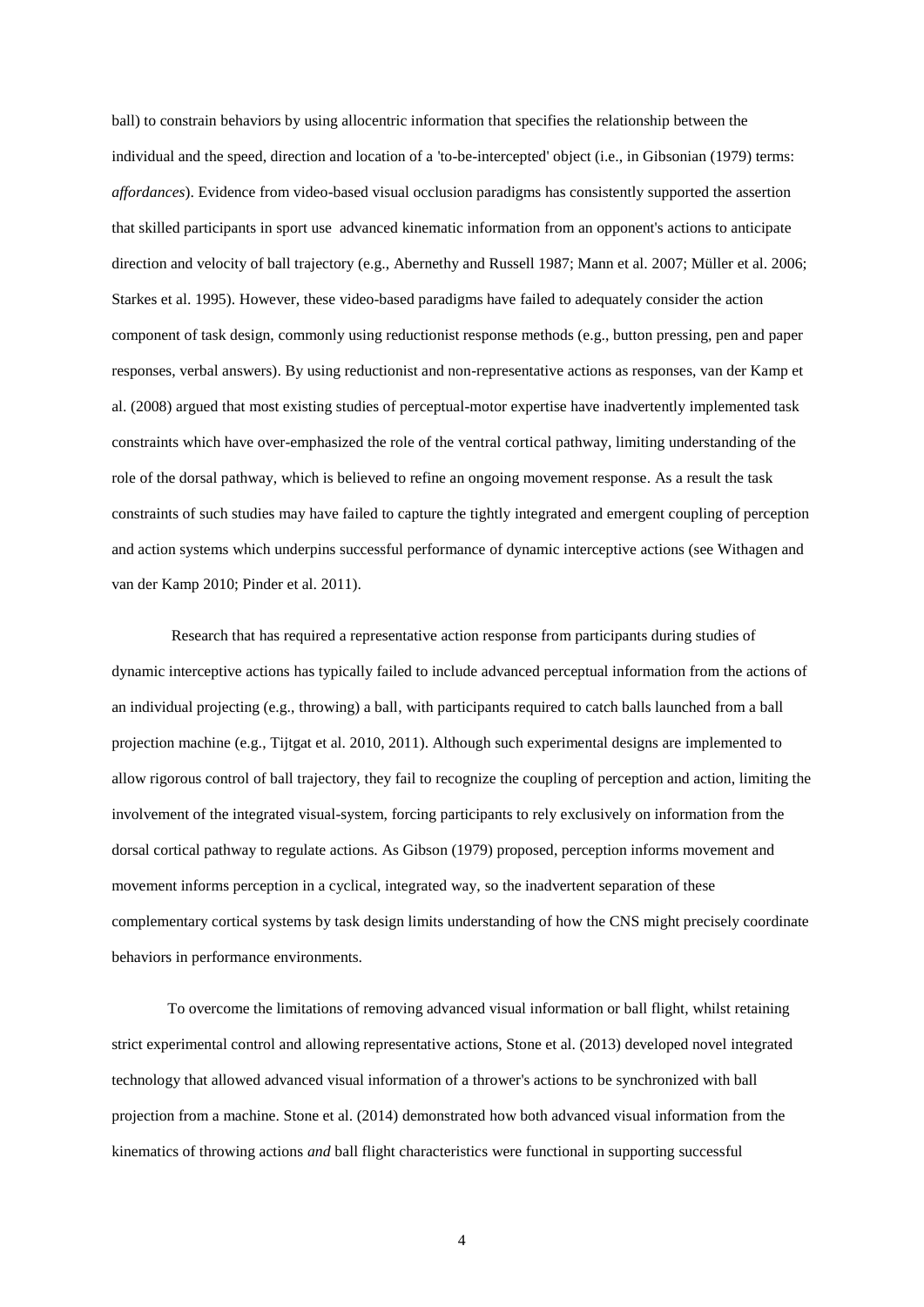performance. For example, these sources of information constrained the precise nature of hand kinematics and visual search strategies when participants completed catching actions. Indeed, catching performance was more successful, movement initiation began earlier, with ball flight being visually tracked earlier, and for a longer time, when advanced visual information from thrower kinematics and ball flight properties were perceived in combination, compared to when only ball flight information was available from a ball projection machine (Stone et al. 2014). In another condition, Stone et al. (2014) presented participants with advanced visual information only from images of a throwing action (no ball was projected), requiring them to simulate a catching action. It was observed that participants were unable to effectively simulate a catching action when ball flight information was removed, since they displayed significantly different hand kinematics to other conditions when a ball was projected, organizing later hand movements with greater maximum and minimum grip apertures. These findings shed some insights on how both advanced visual information from a thrower's actions prior to ball flight, and information from ball flight trajectory, might be important for regulating interceptive actions. Other recent work in interceptive actions has also shown that the removal of advanced visual information or ball flight informational constraints results in adaptations to participants' movement initiation and kinematic movement patterns (Pinder et al. 2009, 2011; Shim et al. 2005; Vignais et al. 2010). Collectively these findings highlight the importance of coupling perception and action during performance of interceptive actions (Davids et al. 2002; Panchuk et al. 2013; Stone et al. 2013). The clear implication is that experimental task designs should allow the cyclical relationship between perception and action to emerge during performance (Araújo et al. 2007; Gibson 1979).

Despite this body of research, there is limited understanding of the precise nature of the relationship between the two information sources during regulation of interceptive behaviors. For example, it is not well determined whether there is a point where having access to advanced visual information is no longer advantageous for the CNS in regulating interceptive performance (e.g., under constraints of low ball speed values). Understanding how advance kinematic information to the CNS influences resulting action behaviors will provide evidence relevant to the debate in the psychology literature regarding whether humans prospectively control interceptive actions based on continuous perceptual information or utilize predictive control, based on prior knowledge (e.g. Katsumta and Russell 2012; Zago et al. 2009).

Panchuk et al. (2013) attempted to examine these issues by systematically manipulating availability of advanced visual information (video images of an actor throwing a ball) and actual ball projection speed during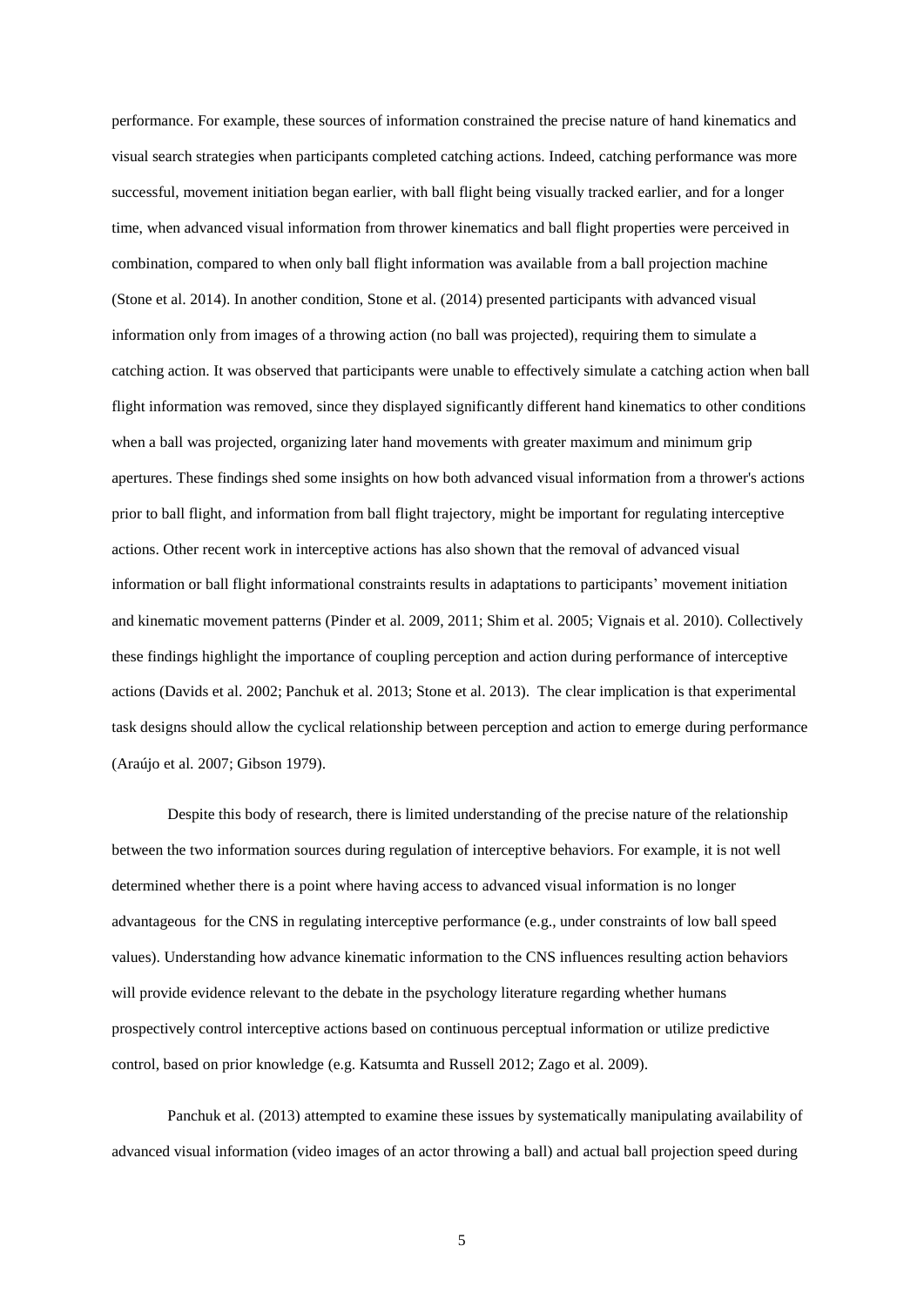performance. They investigated catching performance when actual ball projection speed either matched that displayed in video footage of an actor throwing a ball or was different to projection speeds shown in a video of a one-handed throwing action. With participants being unaware of mismatches between ball projection speeds and video images of the throwing action, it was predicted that movement behaviors would be similar until the point of ball release from the projection machine, with movement adaptations only emerging once changes to ball flight speed were perceived. Results supported this prediction since hand kinematics were scaled to actual ball speed, irrespective of video image speed. These data indicated that the dorsal cortical pathway was most influential during performance, enabling perception of metrically precise, egocentric information to scale interceptive actions to the specific informational constraints of the task. This observation provided evidence that, as long as the desynchronization of advanced information from resulting ball projection was not consciously perceived by participants, anticipatory behaviors would not change. However, an interaction between video images and ball projection speed on movement initiation time was observed in their study, with movement initiation emerging earlier during video images of slower throws compared to images of quicker throws. Participants also unexpectedly increased catching performance as throwing speeds in video images increased. These results challenged Panchuk et al.'s (2013) hypotheses. With the proposal that participants could not consciously perceive differences, no clear theoretical interpretation for these findings was apparent. One further limitation with Panchuk et al.'s (2013) study concerned the skill level of participants, which was not clearly defined, with catching success rate ranging between 55-68% across all speeds (in comparison to a mean catching accuracy level of 91% in the study by Stone et al., 2014). Given that previous research has suggested advanced kinematic information is likely to be most beneficial to skilled participants, it may have been possible that participants in the study of Panchuk et al. (2013) were not skilled enough in catching to fully exploit the kinematic information being presented (effectively using the ventral cortical stream) and were relying more on ball flight information to scale their actions (over-relying on the dorsal cortical stream).

Given the limited and ambiguous research findings to date, further work is required to gain greater understanding of how such task constraint manipulations might constrain participant movement behaviors. To examine the precise nature of the ventral and dorsal stream functions, and to ascertain whether control strategies in the CNS are predictive or prospective, further task constraint manipulations are required in which participants can actually perceive differences in available advance kinematic information. These advances will help clarify the nature of the relationship between advance kinematic information, tracking latency/duration, hand kinematics and performance of interceptive actions, and might begin to determine whether there is a point where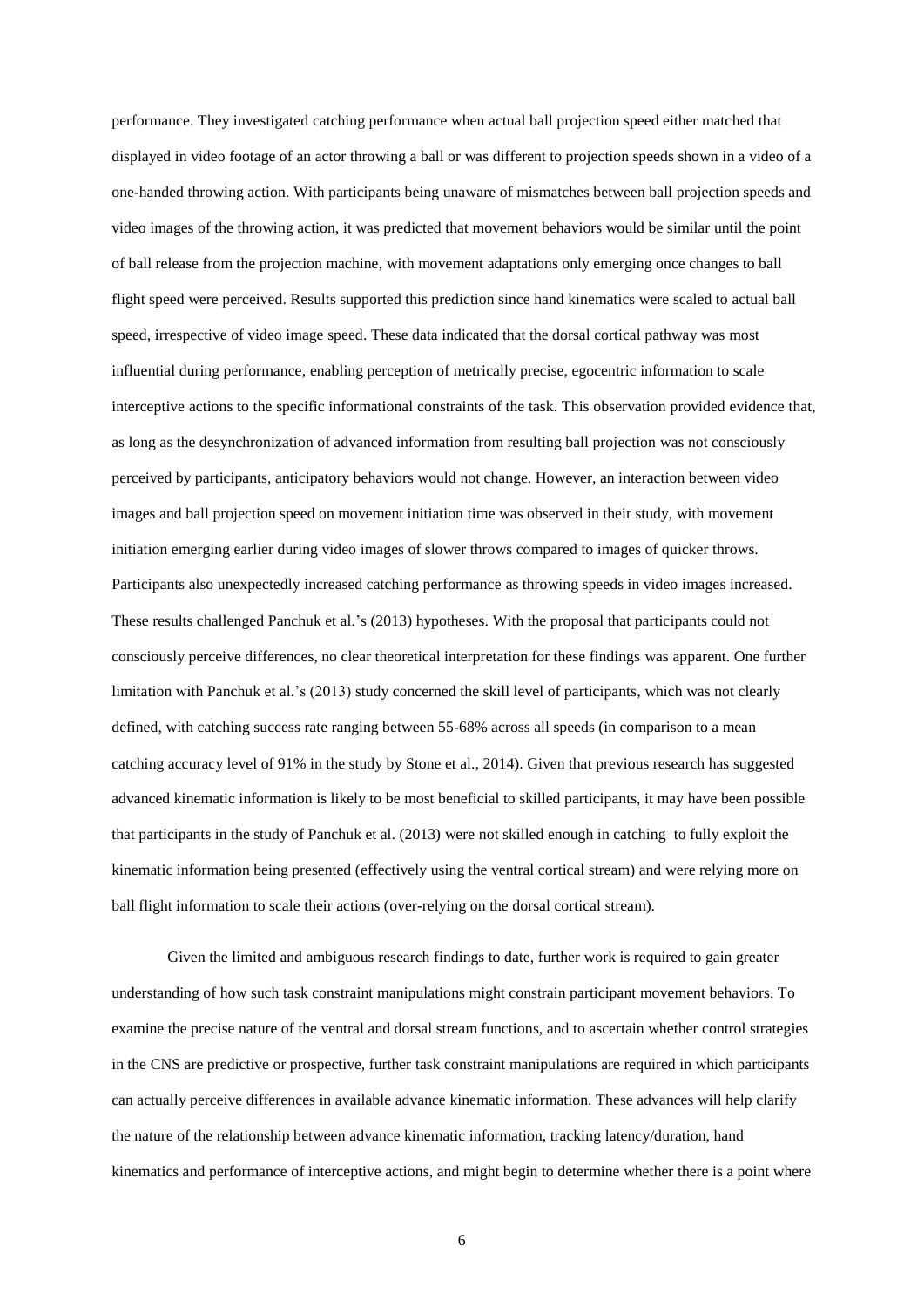advance visual information no longer benefits performance and vice versa. As van der Kamp et al. (2008) suggested, visual search behaviors and use of advance visual information during performance of interceptive actions is likely to depend on the level of anticipation needed. Hence it seems that as ball speed increases, the potential performance benefits of advanced visual information would be greater (Pinder et al. 2011).

The aim of this study, therefore, was to investigate the effect of greater desynchronization between advance perceptual information and associated ball projection information during one-handed catching performance in skilled individuals. Based on previous research (e.g., van der Kamp et al. 2008; Panchuk et al. 2013), it was hypothesized, that, as ball projection speed increased, catching performance would decrease. It was also expected that the timing of movement onset would be linked to advanced perceptual information available from video images of a throwing action, rather than ball flight information, as ball speed was increased. This prediction was made because of the assumption that the ventral cortical stream would regulate movement before participants switched to dorsal stream control. With expected later movement initiations during video images of a slower throwing action, it was also predicted that the CNS would organize greater arm velocity values during higher ball projection speeds to ensure the hand arrived in the correct spatial location at the appropriate time for ball interception. It was also expected that the grasping action would be linked to ball speed rather than video image speed during desynchronised trials, since the dorsal cortical stream would be most influential during visual perception at this point. Finally, we predicted that eye movement tracking latency would change dependent on the mismatch, with later tracking movements organized by the CNS during the higher ball projection speeds.

## Method

# **Participants**

Twelve (10 Male, 2 Female; mean age  $24.3 \pm 4$ ) skilled, right-handed catchers volunteered to participate in the study. Participants were defined as skilled because they had at least 5 years' experience in sports requiring catching projectiles such as cricket, handball or Australian Rules football (via a sport participation questionnaire). Additionally, during a pre-test, participants had to catch at least 16 out of 20 balls  $(M = 18.1 \pm 1)$  projected at 50 km/h from the ball projection machine. Skill level was confirmed by overall catching success rate across all experimental conditions ( $M = 85.6 \pm 3.2$ %). Institutional ethical approval was granted by a Research Ethics Committee and all participants provided informed consent.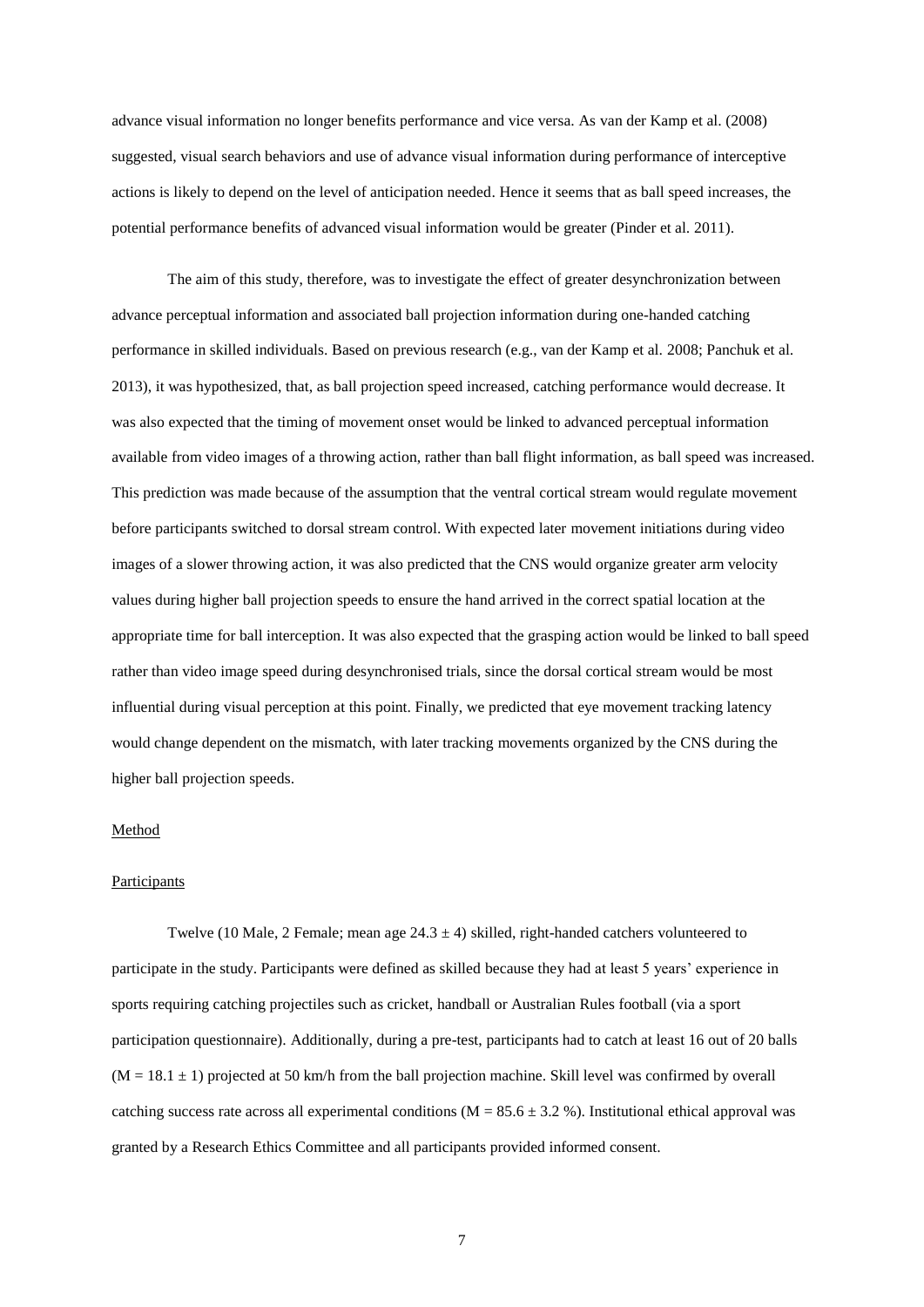## Apparatus

A custom-built apparatus (see Stone et al. (2013) for a detailed description) integrated a ball projection machine (Spinefire Pro 2, Spinfiresport, Tennis Warehouse, Victoria, Australia) with a PC (Windows XP, Microsoft, USA), video projector (BenqMP776s, Benq, Australia) and a freestanding projection screen (Grandview, Grandview Crystal Screen, Canada) with a 15-cm hole cut into the screen. This integrated technology enabled video images of a throwing action to be projected onto the screen and synchronized with ball projection. Three speeds with a larger range compared to those used by Panchuk et al. (2013) (51.5, 55.7, 59.7 km/h) were selected to increase the likelihood of participants perceiving the mismatches. The three speeds were: (i) 40 km/h as this was the lowest speed level on the ball projection machine; (ii) 60 km/h as this was the highest speed at which it was considered still safe for participants to perform; and (iii) the mid-point between these two values, 50 km/h.

Video images of an actor throwing a ball from the participants' perspective were recorded with ball speed measured using a radar gun. Throwing accuracy of the video images was ensured by only including film of trials when the thrown ball hit a 1m x 1m target. Five video clips of the actor throwing the ball at speeds of 40 km/h  $\pm$  1, 50 km/h  $\pm$  1 and 60 km/h  $\pm$  1 were selected and defined as, Videos of thrower speed-40, Videos of thrower speed-50 and Videos of thrower speed-60. These speeds corresponded to the ball speed increments of the projection machine:  $39.8 \text{ km/h} \pm 0.7$ ,  $50.5 \text{ km/h} \pm 0.8$  and  $59.7 \text{ km/h} \pm 1.3$ . They were defined as, ball projection speed-40, ball projection speed-50 and ball projection speed-60. Using the three video clip speeds and three ball projection speeds, 9 conditions with 10 trials in each, giving a total of 90 experimental trials, were created. Final Cut Pro software (Apple, California, USA) was used to edit footage so that time to ball release was recorded and aligned to ensure accurate synchronization of the image of the thrower's release of the ball and the projection of a ball (mid-pressed tennis balls, 66mm diameter) from the machine (for details see Stone et al. 2014).

Kinematic data from participants' movements were collected using a VICON MX System consisting of 10 MX-T-40S cameras recording data at 500 Hz. Markers were placed using a kinematic gait model and marker set (Plug-In-Gait, VICON, Peak, Oxford, UK), with two additional markers placed on the end of the right distal phalanges of the index finger and thumb of each participant. A Mobile Eye tracking device (Mobile Eye, Applied Sciences Laboratories, Bedford, MA) was worn by each participant to record gaze behaviors during performance.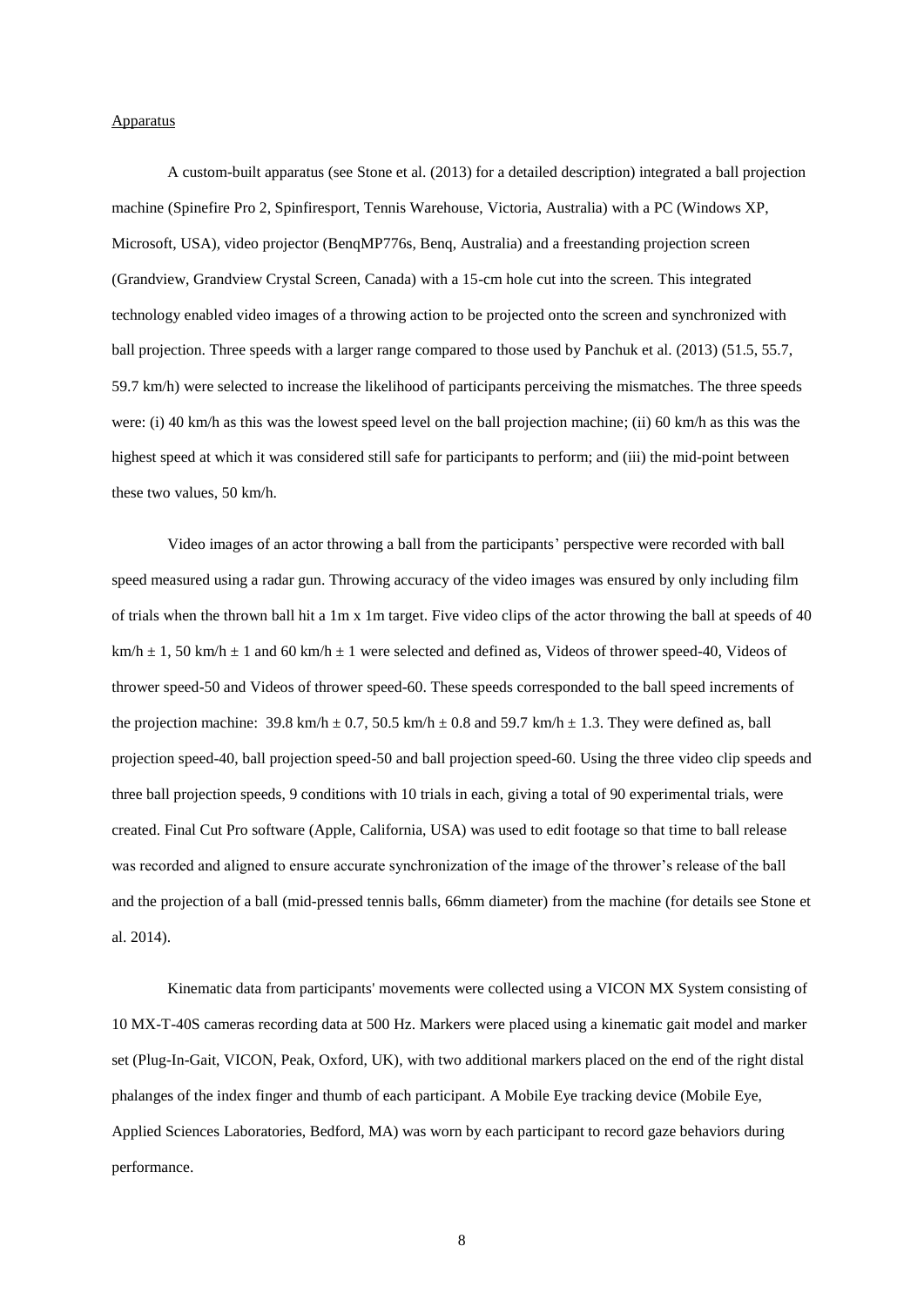# Procedure

Participants were first given an overview of the apparatus and completed the sport participation questionnaire. Without synchronized video images of thrower speed, three practice trials at a ball velocity of 50 km/h were performed, followed by a 20-trial pre-test of participant catching skill. Reflective markers were attached to the selected landmarks of participants using double sided tape and the Mobile Eye fitted and calibrated using 5 points projected on the video screen. Ten further catching trials were performed at ball speeds of 50 km/h with video images of a thrower's actions available to enable participant familiarization with equipment. Participants stood 7 m from the screen in a relaxed position, hand by their sides, feet shoulder width apart, and were asked to catch the ball with their right hand. Apart from asking participants to catch the ball, no other specifying instructions were given in relation to gaze or movement behaviors to allow analysis of emergent behaviors. The 90 trials were presented in a random order but kept consistent across all participants. Two researchers independently recorded catching performance outcomes for each trial. No discomfort or impediment was reported when catching the ball using the equipment with acoustic information from the apparatus being removed by participants wearing earplugs.

## Data Processing

A total of 1,080 trials were captured across all participants, of which 32 trials (2.9 %) were removed due to technical faults. Each attempt was recorded as a catch or drop, with success rate expressed as a percentage. Kinematic data was recorded and analysed off-line using VICON Nexus software and MS Excel. Kinematic data was smoothed using a Butterworth filter (set to 8Hz). The hand marker was used to calculate time of movement onset and defined from the time of ball release until a change of velocity of 5m/s or greater. Maximum velocity and time to maximum velocity was calculated after being temporally realigned to movement onset and the resulting time. Maximum grip aperture (MaxGA) was the maximal distance between the thumb and finger markers relative to movement onset. Minimum grip aperture (MinGA) was the minimal distance between the thumb and finger markers measured after maximal grip aperture, which represents the point the ball was caught. Time to Max (TMaxGA) and Min (TMinGA) grip aperture were calculated relative to movement onset. Time from Ball Release to MinGA was calculated by subtracting TMinGA from time of ball release.

Gaze data were coded frame-by-frame with fixations and tracking behavior recorded when the gaze cursor remained within  $3^0$  of visual angle on a location or a moving object for a minimum of three frames (100ms; Vickers 2007). Six gaze locations were identified for all conditions: head, body, throwing arm/hand,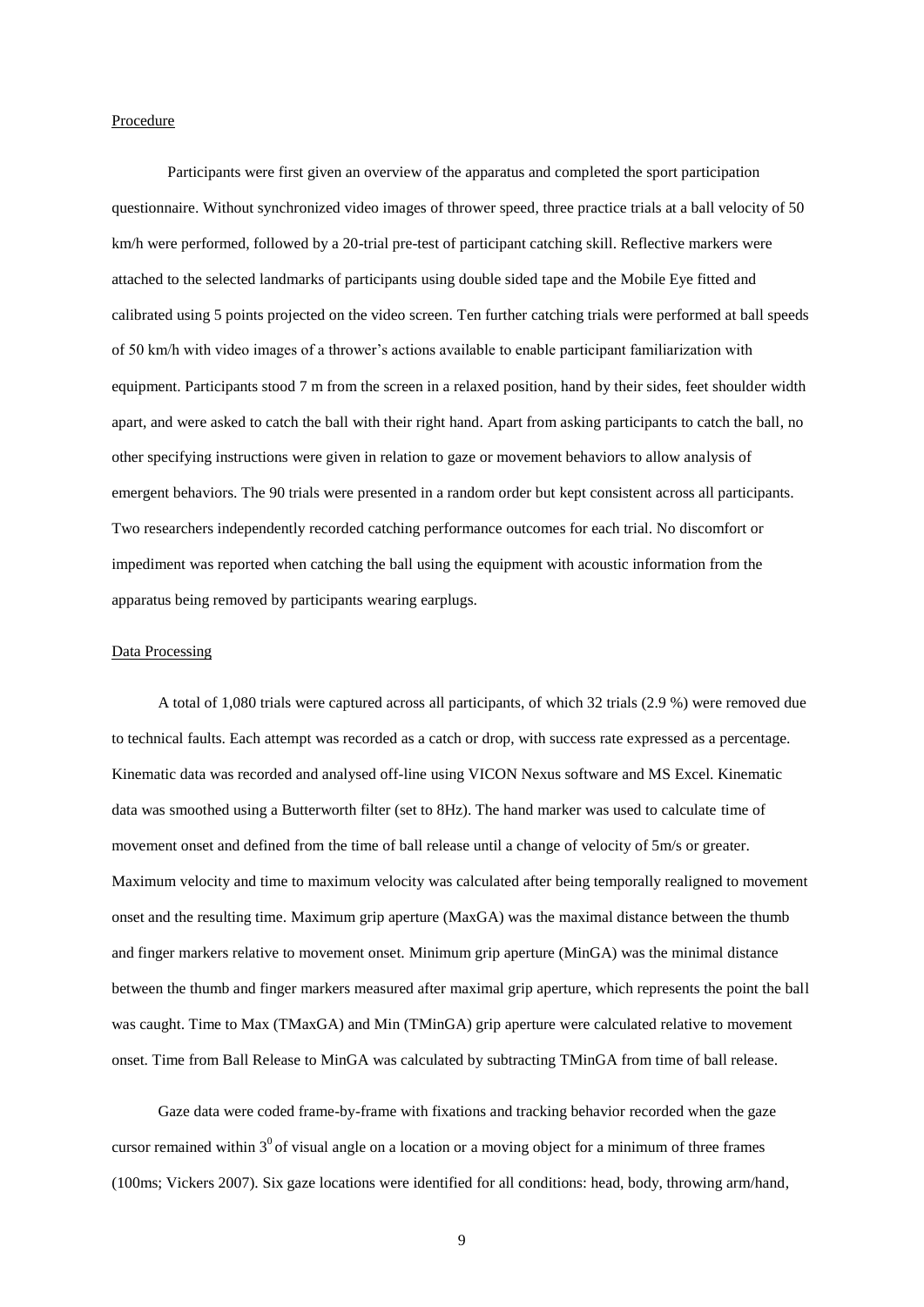release point (ball projection machine hole), ball and other (based on previous research by Panchuk et al. 2013; Stone et al. 2014). Fixations per second were the total number of fixations made during each trial divided by total trial time. Tracking latency was determined by calculating the duration between time of ball release and time of onset of ball tracking, with tracking duration expressed as the percentage of total ball flight tracked.

# Statistical Analysis

Separate, 2 way repeated measures ANOVAs were performed (3 ball speeds x 3 video images of thrower speeds) on data including: catching performance, movement onset, maximum velocity, time to maximum velocity, MaxGA, Time to MaxGA, MinGA, Time to MinGA, Time from Ball Release to MinGA, fixations per second, tracking latency and Percentage of Ball Flight Tracked from Ball Release to Interception. Simple main effects were used to examine any significant interactions between independent variables. A Greenhouse Geisser correction was applied (all estimates were below 0.75) to any violations of the sphericity assumption and posthoc testing occurred by a Bonferroni procedure. Partial Eta Squared  $(np^2)$  is presented for effect size estimations of main effects on ANOVAs, with Cohen's *d* presented when appropriate for post-hoc analyses. Means and SEs are presented in descriptive statistical analyses.

## Results

# Catching Performance

Ball projection speed affected catching performance  $F(2, 22) = 15.96$ ,  $p < .000$ ,  $np^2 = .592$ . Post-Hoc tests revealed that, as ball projection speed increased, catching performance decreased, with ball projection speed-40 (97.5  $\pm$  0.7 %) resulting in more successful catches than ball projection speed-60 (74.2  $\pm$  5.2 %, *p*  $<$ .05, *d* = 1.78). Catching accuracy at ball projection speed-50 was also greater than ball projection speed-60 (*p*)  $<$ .05, *d* = .88). Although not statistically significant (*p* = .06), there was a strong trend for more successful catches at ball projection speed-40 than ball projection speed-50, which showed a large effect size  $(d = 1.01)$ . Video images of thrower speed also affected catching performance  $F(2, 22) = 11.37$ ,  $p < .000$ ,  $\eta p^2 = .508$ . Post-Hoc tests showed reduced catching performance associated with video images of thrower speed-40 (81.7  $\pm$ 4.0%), than video images of thrower speed-50 (90.6  $\pm$  2.3%)( $p < 0.05$ ,  $d = .79$ ) and of thrower speed-60 (87.5  $\pm$ 2.8%, *p* < .05, *d* = .49). Finally, a ball projection speed x video images of thrower speed interaction was present  $F(2, 22) = 2.67$ ,  $p < .05$ ,  $np^2 = .195$  (See Figure 1). The interaction analyses show that desynchronzations at ball projection speed-40 and the video images of thrower speed did not affect catching performance. Ball projection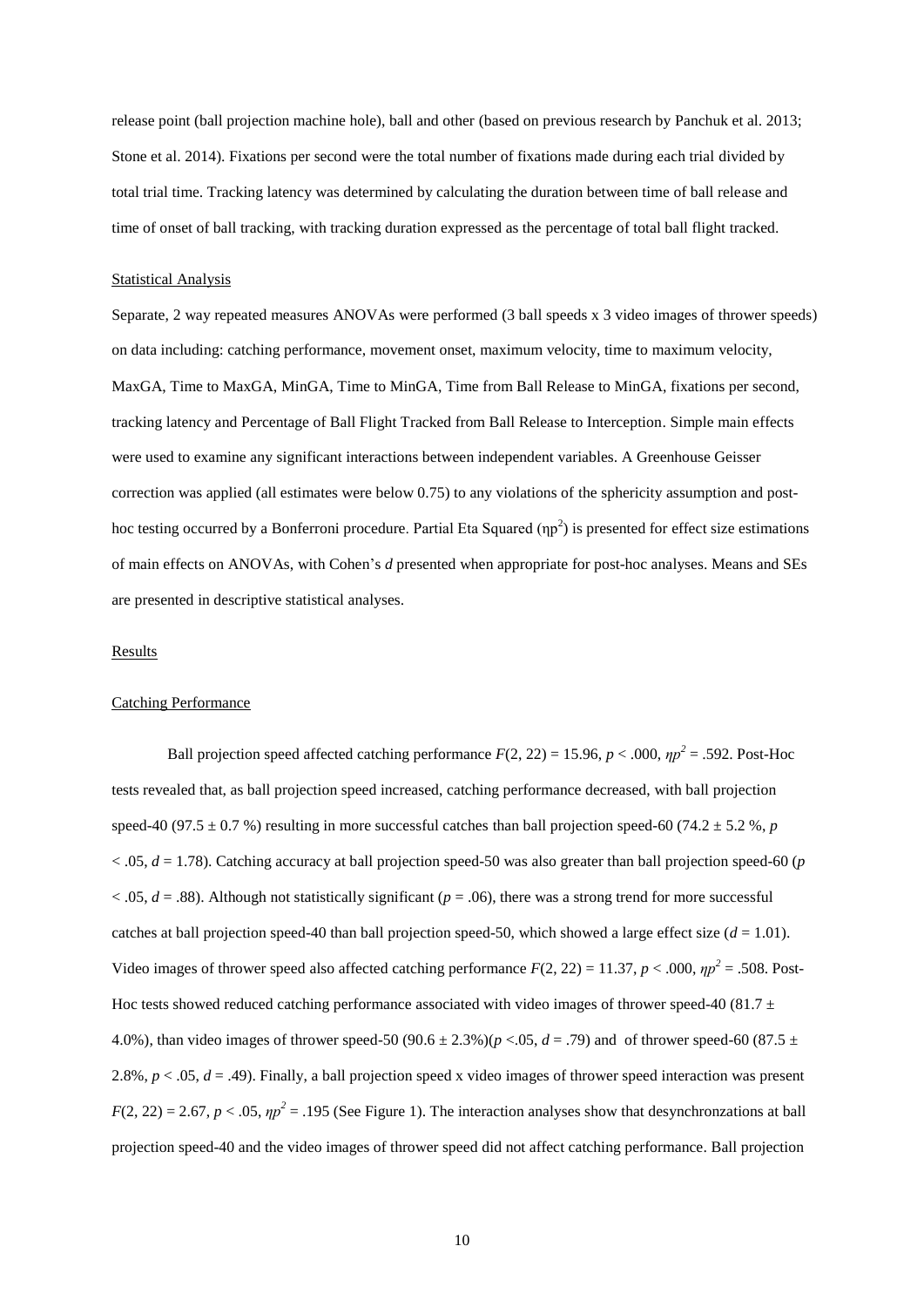speeds 50 and 60 were associated with a decrease in catching success, although not as great as the reduction during video images of thrower speed-40.

#### **Hand Kinematics**

# Movement Onset of the Catching Hand

Kinematic data are summarised in Table 1. Video images of thrower speed affected movement onset  $F(2, 22) = 5.24$ ,  $p < .05$ ,  $\eta p^2 = .323$ . Post-Hoc tests showed a later movement onset during videos of thrower speed-40 (-25  $\pm$  23 ms), than in videos of thrower speed-60 (-84  $\pm$  32 ms) ( $p < .05$ ,  $d = .61$ ). (De) synchronization of ball projection speed did not affect movement onset  $F(2, 22) = 1.00$ ,  $p > .05$ ,  $np^2 = .083$  and no video images of thrower speed x ball projection speed interaction was present in the data  $F(2, 22) = 1.48$ ,  $p > .05$ ,  $np^2 = .119$ .

#### Maximum Velocity of the Catching Hand

Video images of thrower speed affected maximum velocity values  $F(1.24, 13.62) = 16.99$ ,  $p < .01$ ,  $np^2$ = .607. Post-Hoc tests showed maximum velocity was different across all performance conditions, increasing as throwing speed in video images increased. Maximum velocity emerging during video images of thrower speed-40 (2.00  $\pm$  .15 m/s) was slower than values observed with video images of thrower speed-50 (2.12  $\pm$  .17 m/s) and of thrower speed-60  $(2.29 \pm .18 \text{ m/s}, \text{both } p < .05, d = .21, d = .53$  respectively). Video images of thrower speed-50 was also associated with lower maximum velocity values than video images of thrower speed-60 (*p*  $<$  0.29. Ball projection speed also affected maximum velocity  $F(2, 22) = 6.08$ ,  $p < 0.05$ ,  $np^2 = 0.356$ . Post-Hoc tests showed that, at ball projection speed-40 (2.03  $\pm$  .15), maximum velocity of the hand was lower than at ball projection speed-60 (2.27  $\pm$  .19) ( $p < .05$ ,  $d = .40$ ). However, no ball projection speed x video images of thrower speed interaction was present,  $F(3.15, 34.65) = 1.35, p > .05, \eta p^2 = .109$ .

## Time to Maximum Velocity of the Catching Hand

Video images of thrower speed affected time to maximum velocity  $F(2, 22) = 10.82$ ,  $p < .001$ ,  $np^2$  $=$  .496. Post-hoc tests showed maximum velocity occurred later during video images of thrower speed-40 (206  $\pm$ 9 ms), than with video images of thrower speed-50 (185  $\pm$  9 ms) and of thrower speed-60 (185  $\pm$  8 ms) (both *p*  $< .05$ ,  $d = .67$ ,  $d = .71$ , respectively). The (de)synchronization of ball projection speed had no effect on time to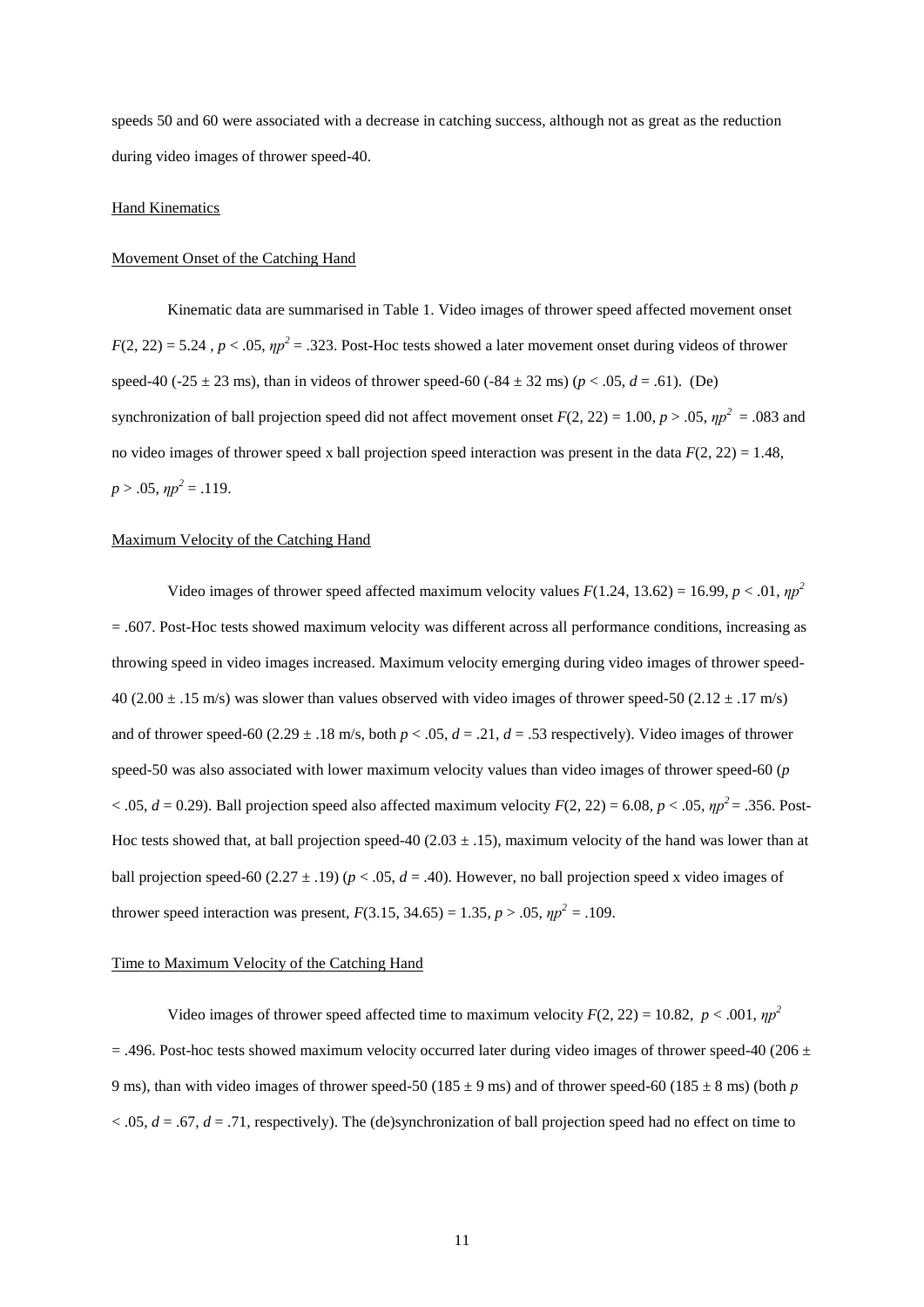maximum velocity of the hand,  $F(1.12, 12.27) = 1.99$ ,  $p > .05$ ,  $np^2 = .154$ . There was also no ball projection speed x video images of thrower speed interaction  $F(4, 44) = 1.15$ ,  $p > .05$ ,  $np^2 = .094$ .

# MaxGA

Ball projection speed affected MaxGA values,  $F(1.09, 12.04) = 7.41$ ,  $p < .05$ ,  $np^2 = .402$ . Post-Hoc testing revealed that during ball projection speed-60 (10.5  $\pm$  0.3 cm) maximum grip aperture was greater than in ball projection speed-50 (10.3 ± 0.3 cm) ( $p < .05$ ,  $d = .19$ ) and ball projection speed-40 (10.1 ± 0.3)( $p > .05$ , *d* = .38). The (de)synchronization of video images of thrower speed prior to ball release had no effect on MaxGA  $F(2, 22) = 2.88$ ,  $p > .05$ ,  $np^2 = .207$ . There was also no ball projection speed x video images of thrower speed interaction  $F(4, 44)$ , = .855,  $p > .05$   $np^2 = .072$ .

# Time to MaxGA

Ball projection speed constrained time to MaxGA  $F(2, 22) = 55.31$ ,  $p < .000$ ,  $np^2 = .834$ . Post-Hoc testing showed that, as ball projection speed increased, time to MaxGA emerged earlier. Values of MaxGA emerged later with ball projection speed-40 (607  $\pm$  23 ms) than with ball projection speed-50 (436  $\pm$  31 ms *p*  $< .001, d = 1.81$ ) and ball projection speed-60 (395  $\pm$  34 ms,  $p$  < .000,  $d = 1.7$ ). In contrast, (de)synchronization of the video images of thrower speed had no effect on time to MaxGA  $F(2, 22) = 3.19$ ,  $p > .05$ ,  $np^2 = .225$ . There was also no ball projection speed x video images of thrower speed interaction *F*(2.15, 23.64) = 1.39,  $p > .05$   $np^2 = .112$ 

# MinGA

Ball projection speed affected MinGA  $F(2, 22) = 3.78$ ,  $p < .05$ ,  $np^2 = .256$ . Post-Hoc tests showed that values of MinGA seemed to decrease during ball projection speed-60 (4.5  $\pm$  0.2 cm), compared to ball projection speed-50 (4.8  $\pm$  0.2 cm) and ball projection speed-40 (4.9  $\pm$  0.2 cm) although these changes were not statistically significant ( $p = .082$ ,  $d = .43$   $p = .069$ ,  $d = .58$  respectively). (De)synchronization of video images of thrower speed had no effect on MinGA  $F(2, 22) = .83$ ,  $p > .05$ ,  $np^2 = .07$ . There was also no ball projection speed x video images of thrower speed interaction  $F(4, 44)$ ,  $= 1.15$ ,  $p > .05$ ,  $np^2 = .094$ .

### Time to MinGA

Ball projection speed affected time to MinGA  $F(2, 22) = 84.40$ ,  $p < .000$ ,  $\eta p^2 = .885$ . As ball projection speed increased the time to MinGA decreased. Values of MinGA were lower with ball projection speed-40 (805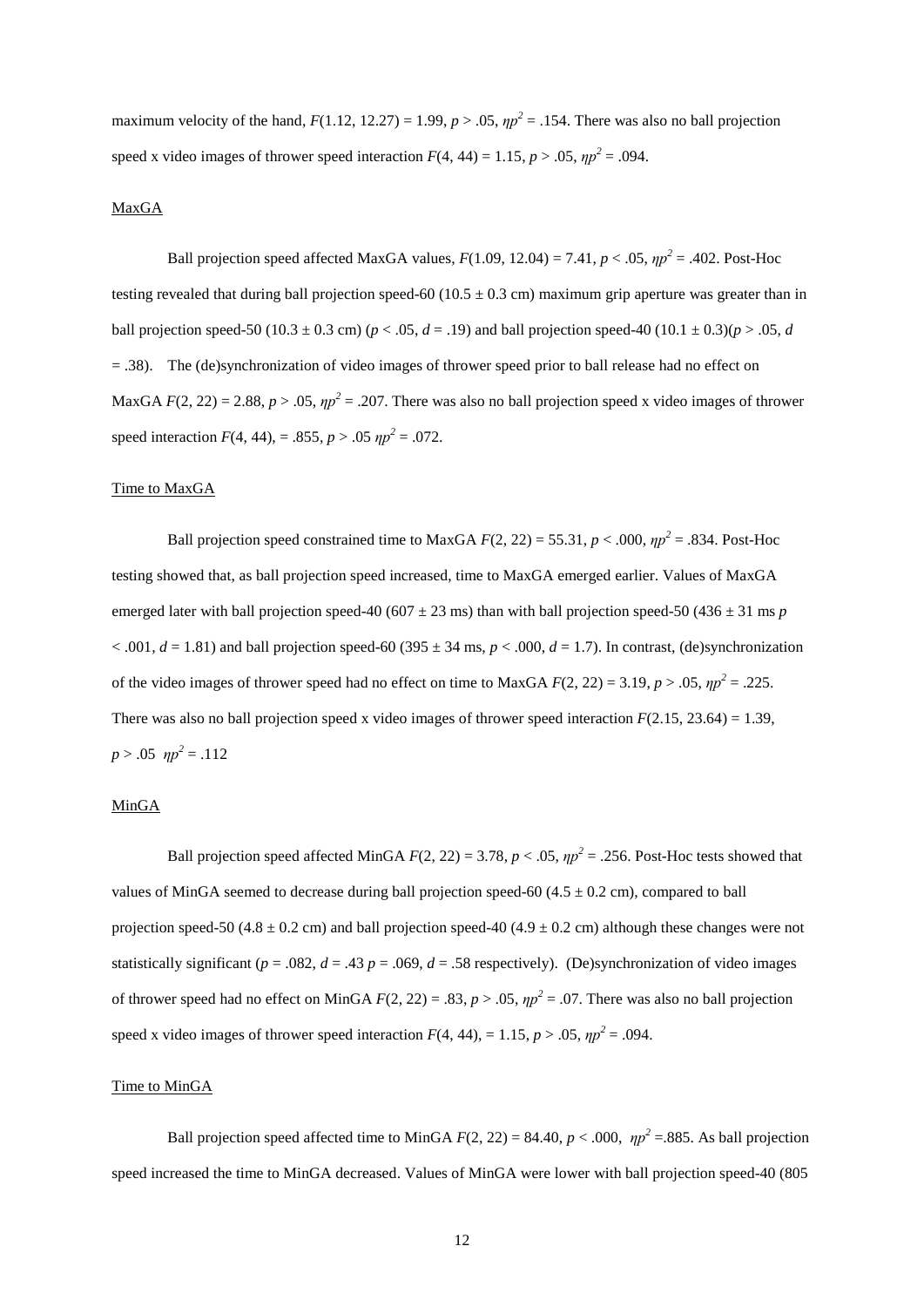$\pm$  16 ms) than ball projection speed-50 (621  $\pm$  20 ms) and ball projection speed-60 (569  $\pm$  19 ms) (both *p* < .000,  $d = 2.9$ ,  $d = 3.8$  respectively). Time to MinGA also emerged earlier during ball projection speed-50 than ball projection speed-60 ( $p < .05$ ,  $d = .77$ ). The (de)synchronization of video images of thrower speed also had a main effect on time to MinGA  $F(2, 22) = 7.36$ ,  $p < .05$ ,  $np^2 = .401$ . As video images of thrower speed increased, time to MinGA decreased, with video images of thrower speed-40 (692  $\pm$  20 ms) producing lower values than video images of thrower speed-50 (657  $\pm$  16 ms,  $p < .05$ ,  $d = .56$ ) and thrower speed-60 (645  $\pm$  14 ms, p < .05,  $d$ = .78). Time to MinGA was earlier during video images of thrower speed-50 than video images of thrower speed-60 ( $p < .05$ ,  $d = .23$ ). There was no ball projection speed x video images of thrower speed interaction  $F(4)$ .  $44$ ) = 1.84, *p* > .05,  $np^2$  = .144.

# Time from Ball Release to MinGA

Ball projection speed influenced the time from ball release to emergence of MinGA *F*(2, 22) = 32.58, *p*  $\langle 0.00, \eta p^2 = .748$ . Post-Hoc tests showed that, as ball projection speed increased, time from ball release to emergence of MinGA decreased with values at ball projection speed-40 (735  $\pm$  38 ms) being greater than at ball projection speed-50 (587  $\pm$  19 ms) ( $p < .05$ ,  $d = 1.42$ ) and ball projection speed-60 (497  $\pm$  12 ms) ( $p < .000$ ,  $d =$ 2.43). Time from ball release to emergence of MinGA during ball projection speed-50 was also lower than for ball projection speed-60 ( $p < .05$ ,  $d = 1.63$ ). (De)synchronization of video images of thrower speed also affected time from ball release to MinGA  $F(2, 22) = 12.51$ ,  $p < .000$ ,  $np^2 = .532$ . Time between these two events decreased as inferred ball speed of the throwing action increased, with video images of thrower speed-40 (672  $\pm$ 17 ms) resulting in greater temporal values than with video images of thrower speed-50 (587  $\pm$  27 ms) ( $p <$  0.05,  $d = 1.08$ ) and of thrower speed-60 (561  $\pm$  25 ms) ( $p < .05$ ,  $d = 1.14$ ). There was no interaction between ball projection speed x video images of thrower speed  $F(4, 44) = .924$ ,  $p > .05$ ,  $np^2 = .077$ .

## Gaze Behaviors

#### Fixations per Second

Ball projection speed affected the number of fixations per second used by participants during catching performance,  $F(2, 22) = 5.55$ ,  $p < .05$ ,  $np^2 = .335$ . Post-Hoc testing, however, showed no significant differences in fixations per second at ball projection speed-40 (1.63  $\pm$  .09), ball projection speed-50 (1.71  $\pm$  .12) and ball projection speed-60 (1.78  $\pm$  .13). Video images of thrower speed had no effect on the number of fixations per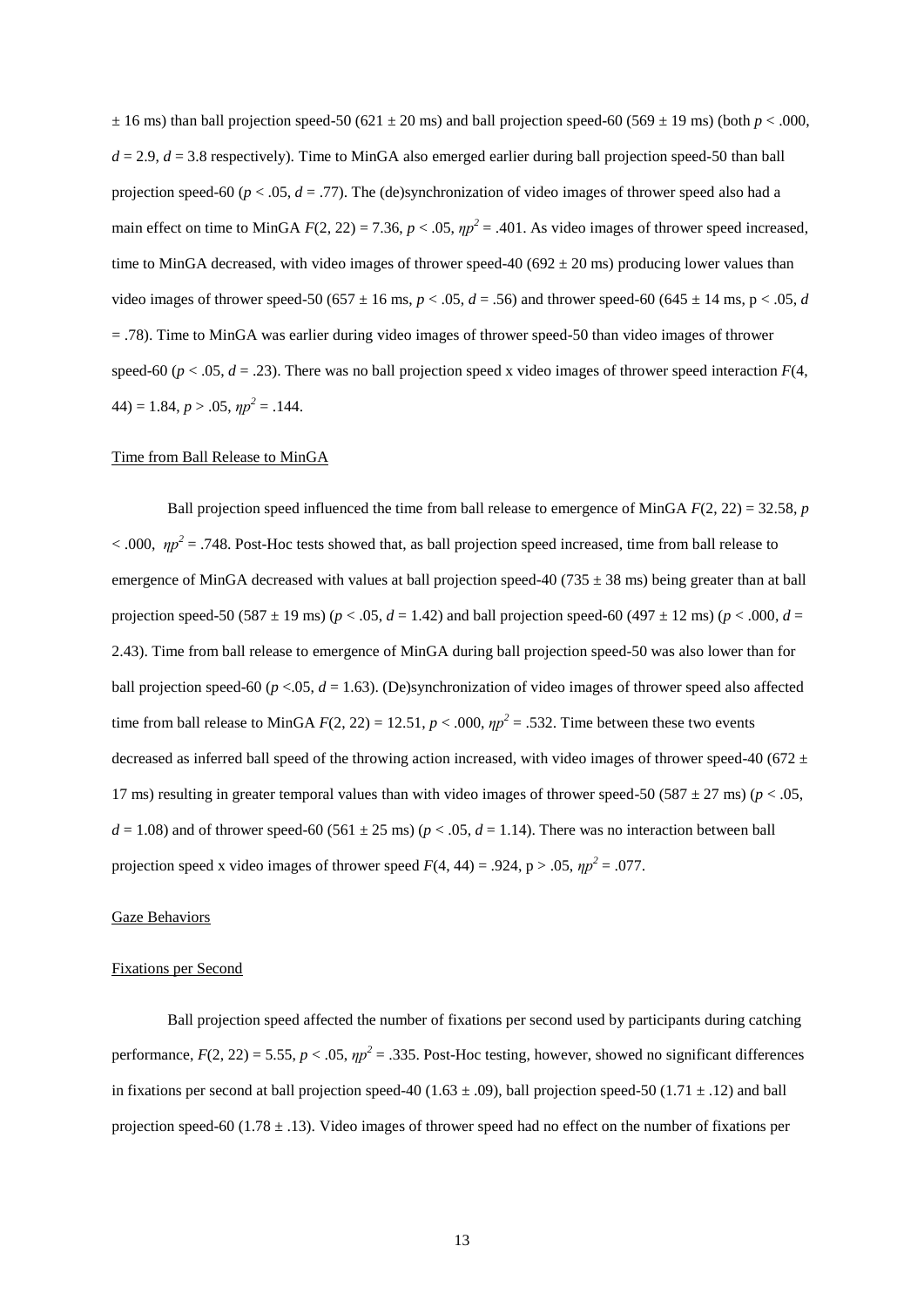second  $F(2, 22) = 1.25$ ,  $p > .05$ ,  $\eta p^2 = .102$ . There was also no ball projection speed x video images of thrower speed interaction  $F(4, 44) = 1.97$ ,  $p > .05$ ,  $np^2 = .152$ .

#### Tracking Latency

Ball projection speed affected tracking latency values  $F(2, 22) = 23.51$ ,  $p < .000$ ,  $np^2 = .681$ .

Participants started tracking the ball later, as ball projection speed decreased, with ball projection speed-40 (184  $\pm$  8 ms) inducing later ball tracking than ball projection speed-50 (152  $\pm$  8 ms) and ball projection speed-60 (145  $\pm$  7 ms) (both *p* < .05, *d* = 1.15, *d* = 1.49 respectively). Video images of thrower speeds (de)synchronization also affected tracking latency  $F(2, 22) = 3.64$ ,  $p < .05$ ,  $np^2 = .249$ . Yet post-hoc tests revealed no significant effects between video images of thrower speed-40 (158  $\pm$  6 ms), thrower speed-50 (154  $\pm$  7 ms) and thrower speed-60  $(169 \pm 10 \text{ ms})$  ( $p > 0.05$ ). There was also a ball projection speed x videos of thrower speed interaction  $F(4, 44) =$ 2.58,  $p = .05$ ,  $\eta p^2 = .190$  (see Figure 2). The interaction suggested that tracking latency was dependent on video images of thrower speedduring ball projection speed-40, with tracking latency less dependent on video images of thrower speed as ball projection speed increased.

# Percentage of Ball Flight Tracked from Ball Release to Interception

Ball projection speed affected the percentage of ball flight tracked by each participant  $F(2, 22) = 96.26$ ,  $p < .000$ ,  $\eta p^2 = .897$ . Post-hoc tests revealed that, as ball projection speed increased, there was a reduction in time spent tracking the ball. At ball projection speed-40 (58.9  $\pm$  1.3 %), tracking time was greater than at ball projection speed-50 (49.7  $\pm$  2.3 %, *p* < .000, *d* = 1.42) and ball projection speed-60 (41.1  $\pm$  2.2 %, *p* < .000, *d* = 2.85). Percentage of ball flight tracked was also longer during ball projection speed-50 compared to ball projection speed-60 ( $p < .000$ ,  $d = 1.10$ ). Video images of thrower speed did not affect percentage of ball flight tracked  $F(2, 22) = 2.91$ ,  $p > .05$ ,  $\eta p^2 = .209$ , and there was no ball projection speed x video images of thrower interaction,  $F(4, 44) = .57$ ,  $p > .05$ ,  $np^2 = .049$ .

#### Discussion

In this study we examined how synchronization and desynchronization of advanced kinematic information of a thrower's actions and subsequent ball flight information from a projected ball constrained emergent one-handed catching performance and associated hand coordination patterns and visual search strategies. As predicted, catching performance was negatively affected by an increase in ball speed. In line with our hypotheses, catching performance was affected by the advance visual information available prior to ball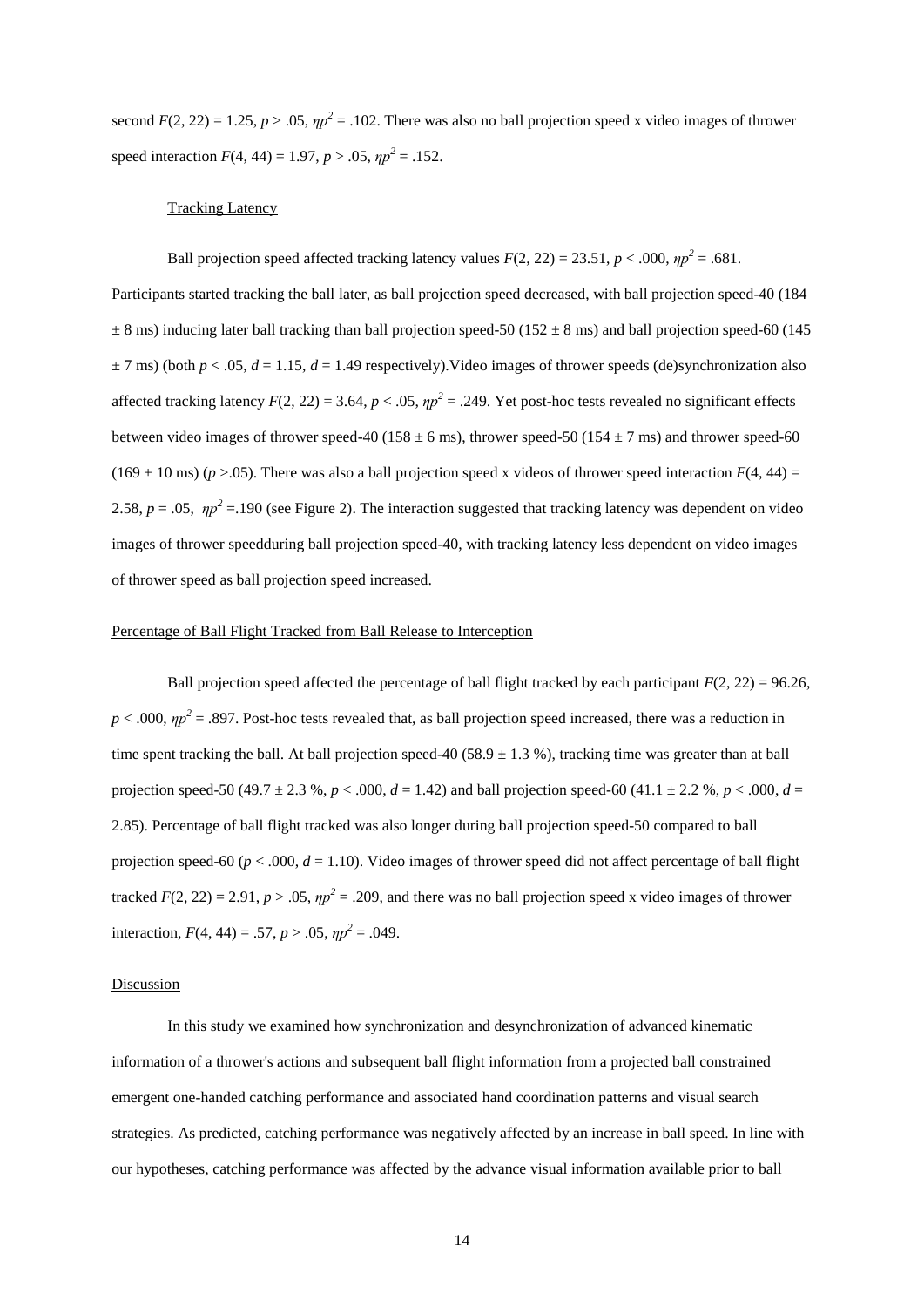release, with a decrease in performance observed during video images of thrower-40 (slowest speed), compared to images of thrower speeds 50 and 60. These two findings supported Gibson's (1979) proposal that perception and action are interdependent, with perception informing movement and movement informing perception in a cyclical manner.

The interactive effects of the inferred speed of a filmed throwing action and actual ball projection speed on catching performance outcomes showed that perceptual information enabled a greater catching success rate when the ball was projected at the middle and top speeds. This finding supports the argument that utilising kinematic information from a thrower's action to catch a ball is dependent on the degree of anticipation required (van der Kamp et al. 2008; Pinder et al. 2011). Results suggested that under desynchronised conditions, when participants anticipated a lower ball projection speed (video images of thrower speed-40 conditions), yet the ball was actually projected at a higher speed, they could not always react quickly enough to perform a successful catch. This outcome supports the proposal by Panchuk et al. (2013), that performance of an interceptive action is not primarily linked to object trajectory at high ball speeds (as previously suggested by Arzamarski et al. 2007; Montagne et al. 1999). Rather our data propose that a closer synchronization of advance information of throwing actions, with ball flight information, will support more successful performance. At lower ball speeds, it seems that the potential benefit of advance visual information sources may reduce, because these specific task constraints allow participants to use ball flight information to constrain their actions. This explanation is supported by observations that participants tracked the ball for a greater percentage of time, as ball speed reduced. Hence, although participants may have anticipated a quicker ball speed (videos of thrower speed-60), the greater ball flight duration, and increased tracking time, enabled movement adaptations for successful interception.

Kinematic analysis of movement patterns during performance provided insights into the possible causes for changes in catching performance. A reduction in time to MinGA (time from ball release to catching the ball) as video images of thrower speed and ball projection speeds increased, demonstrates how the emergent catching behavior is constrained by both advanced visual information and ball flight constraints. The point of movement initiation is of particular interest, with respect to the visual systems model proposed by van der Kamp et al. (2008), since it is suggested to be the point when complementary control of activity may switch from predominant ventral to dorsal system regulation. Movement onset occurred prior to ball release in all conditions, suggesting that the CNS relied on anticipatory processes prior to ball release, regulating performance with the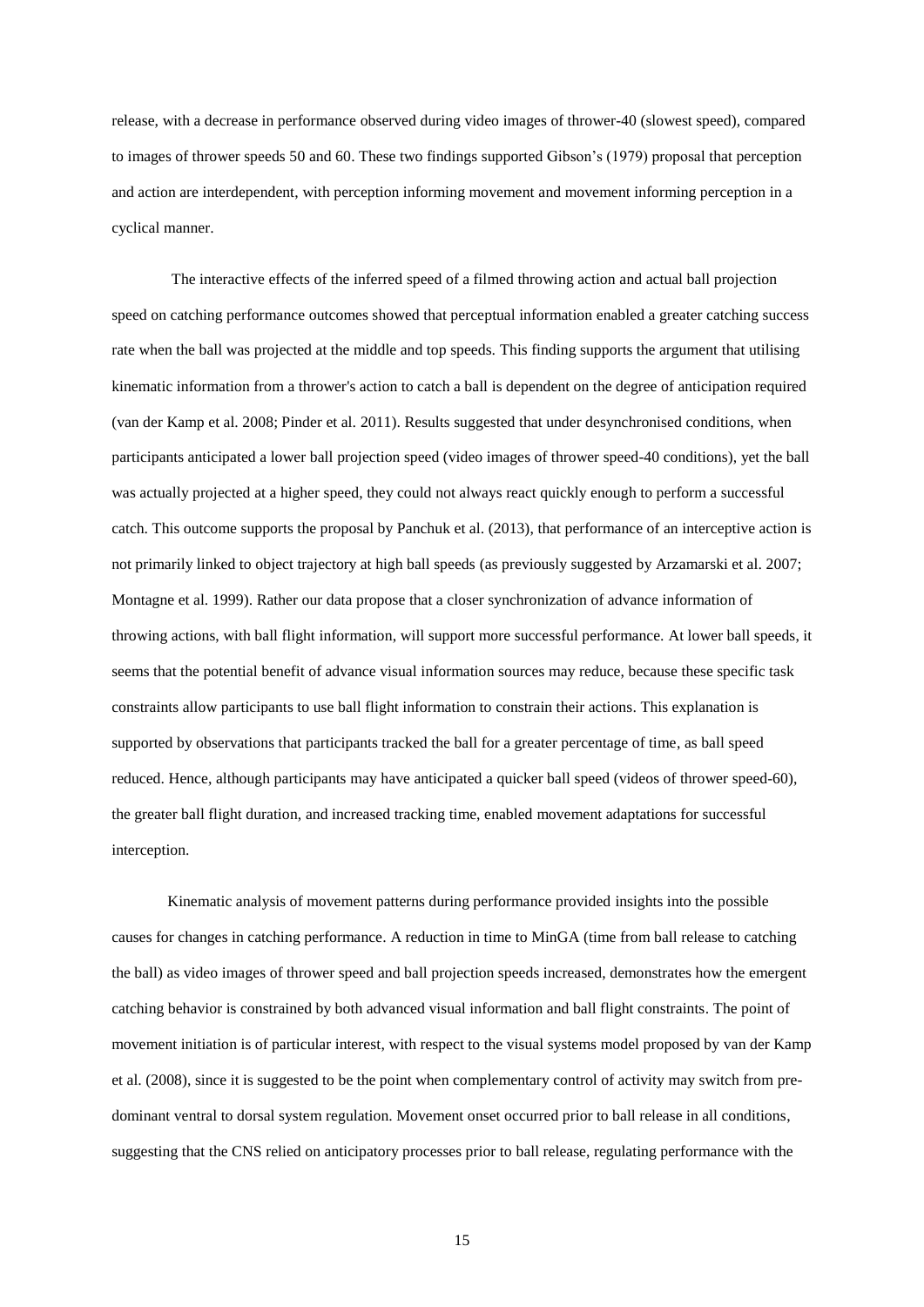advance visual information of a thrower's actions, in line with previous findings (e.g., Panchuk et al. 2013; Stone et al. 2014). A key indicator for changes in catching performance may be the observation of earlier time of movement onset when participants watched video images of the quicker throwing action (videos of thrower speed-60), compared to the two slower throwing actions (videos of thrower speed 40, 50). With no changes in movement onset across ball projection speeds, our data suggest that the dorsal stream is most influential at this point in the action, demonstrating how the CNS might have used information from the video images of the throw to activate movement onset.

After movement onset, the CNS might have relied on information from both video images, and ball flight information, to regulate maximum velocity of the catching hand. Effector velocity increased as participants watched video images of throwing actions for faster projection speeds and caught balls projected at quicker speeds. This finding indicates that maximum velocity of the catching hand may be predicated on advance visual information available, yet continuously adapted with ball flight information. This observation provides support for a prospective control strategy during catching with individuals modulating limb acceleration with available optical information to achieve and maintain the required velocity. This performance strategy enables the CNS to move a catching limb to the right place at the right time to intercept a ball (e.g., current hand velocity at a given instant can be increased or decreased for the hand to move at the required velocity needed to catch a ball) (Peper, et al. 1994). During the final grasping action, the data suggested that the dorsal cortical stream became more influential in action regulation, with maximum grip aperture only constrained by ball speed. Maximum aperture values were greater at the higher ball speeds, with time to maximum aperture emerging earlier as ball speed increased, providing further evidence for a strategy of continuous movement regulation during the catching action.

Overall the kinematic data highlight the importance of both advanced visual information and the related ball projection information in providing critical informational constraints for the CNS to regulate catching behaviors. Participants tended to start moving later and more slowly when watching the slowest video image speed of a filmed throwing action. Yet when balls were projected at a faster speed, despite attempting to increase hand velocity using prospective control, the CNS was not always capable of organizing a functional movement pattern, resulting in poorer catching performance.

An unexpected finding was tracking latency being affected by ball projection speed, with the ball being tracked from a later time point as ball speed decreased. It seems intuitive that at a lower ball speed it would be easier to visually locate and track the ball. However, it is possible that under more severe time constraints, the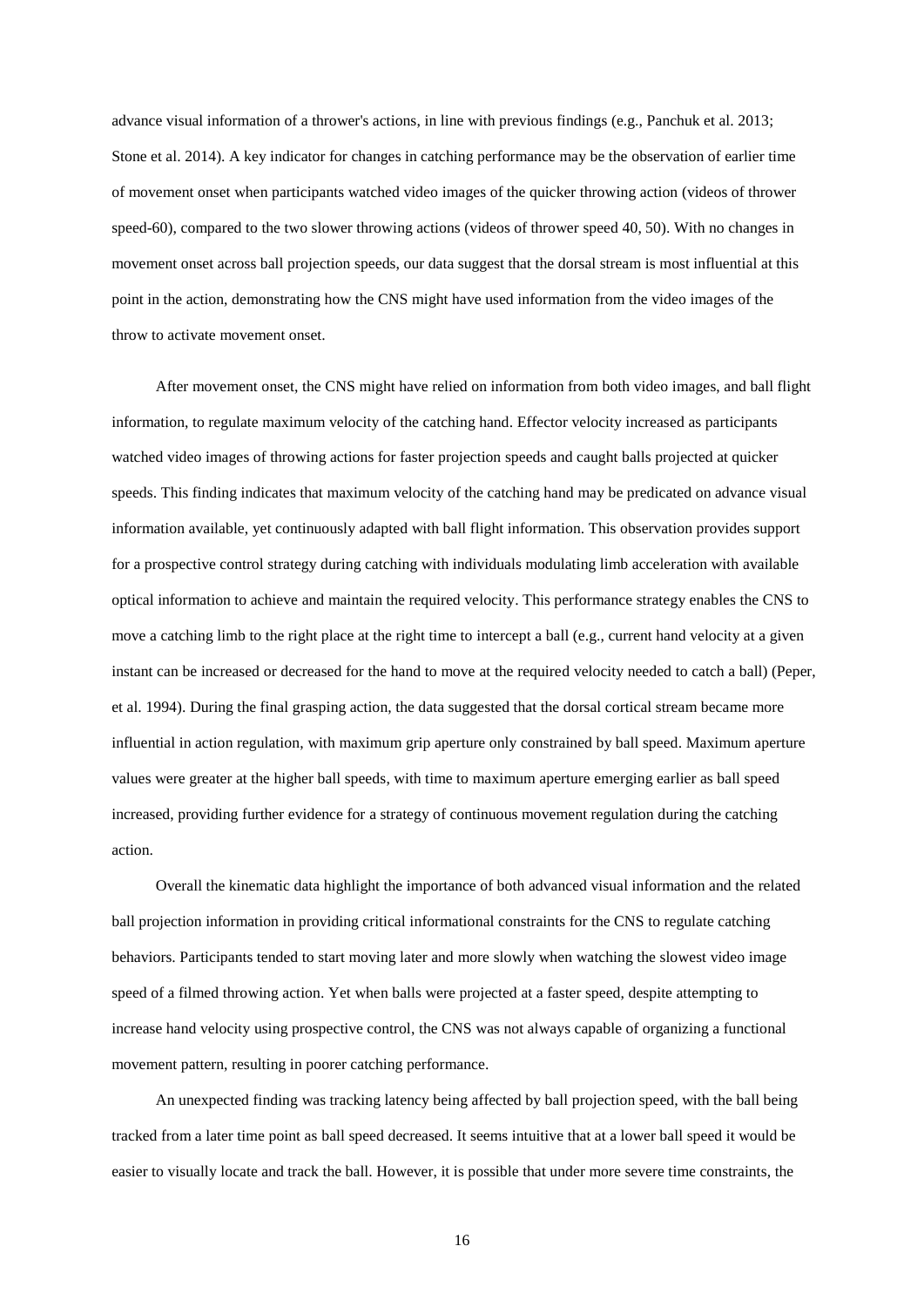task constraints dictated that participants had to locate the ball more quickly to enable enough time to track the ball. As the ball was moving too quickly to track for a long period of time (supported by the reduction in the percentage of ball flight time tracked as ball speed increased), it may be that participants had to locate the ball early to predict its location and speed before they lost sight of the ball, as evidenced by the reduced tracking time as ball projection speeds increased. In contrast, when the ball was projected at slower speeds, participants were placed under less-strict time constraints. Consequently, participants were afforded more time to locate the ball and began tracking the ball at a later time. However, participants still tracked the ball for a greater proportion of ball flight when the ball was projected at lower speeds and most likely used the latter portion of ball flight information to adapt and modify their actions. This observation provides evidence that a participant's behaviors (i.e., gaze behavior, anticipatory postural adjustments) and actions (i.e., catching action, postural control) emerge from, and are adapted to, specific emergent environmental and task constraints.

In summary, the data reported here provide support for the two-visual systems explanation for visual control of actions, with an apparent continuum for the amount of control on action exerted by the dorsal and ventral streams, dependent on the stage of the action. Early phases of the catching action, such as at movement onset, were organised with advance informational constraints and were likely regulated by vision in the ventral pathway. Later movement phases, however, like the grasping action, were likely regulated by using ball flight informational constraints and vision from the dorsal cortical pathway. Desynchronizing the relationship between advance visual information and related ball flight information resulted in the CNS adapting movement behaviors, indicative of a prospective control strategy during catching performance in skilled individuals. The impact of desynchronization became more critical as ball speed values increased. As desynchronisation effects became greater, catching performance significantly decreased. This finding highlights the importance of the relationship between advance visual information from a thrower's actions and subsequent ball flight information when participants are performing under high time constraints, such as in fast ball sports like baseball or cricket.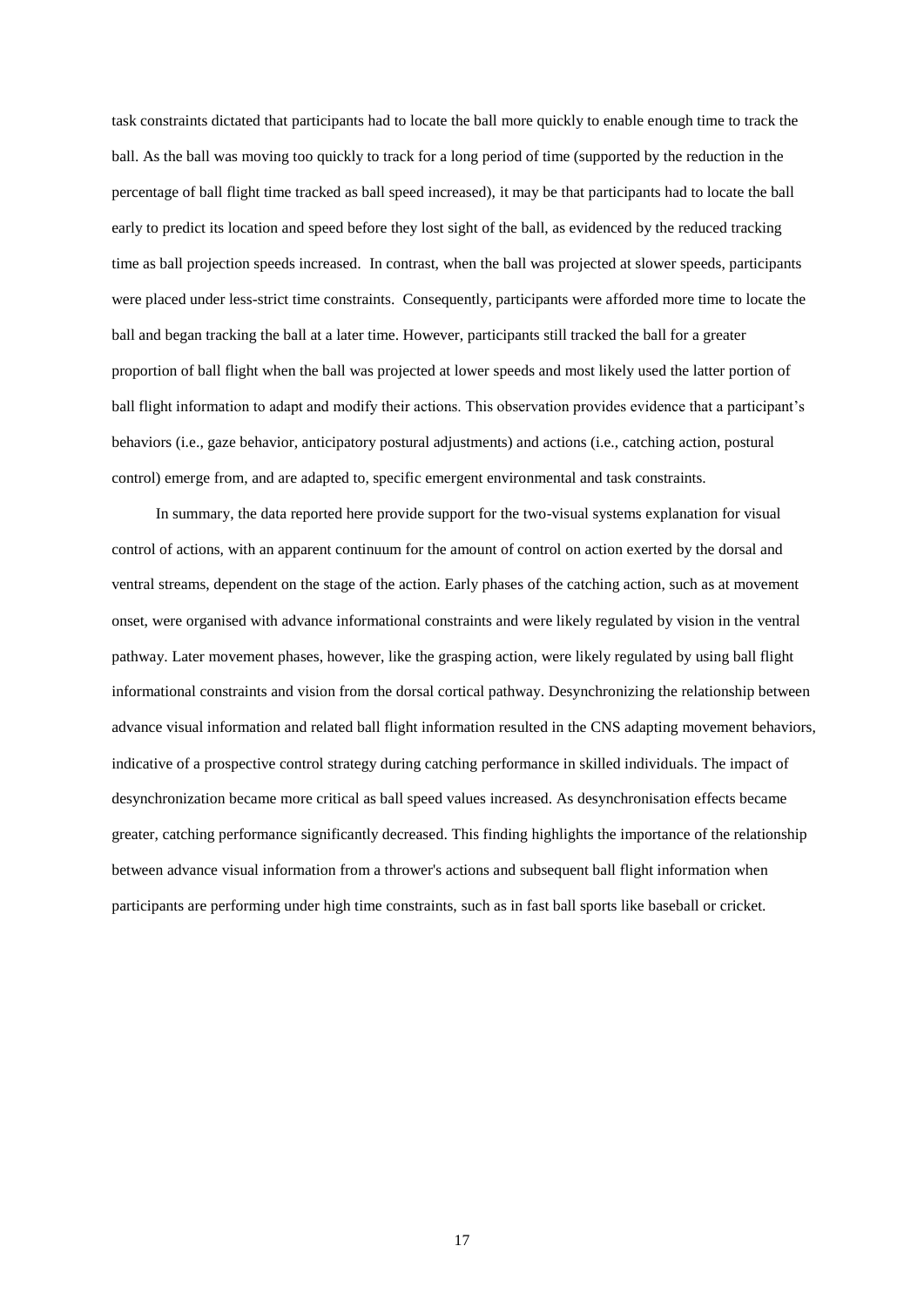# References

Abernethy B, Russell DG (1987) The relationship between expertise and visual search strategy in a racquet sport. Hum Movement Sci 6:283-319.

Alderson GJ, Sully DJ, Sully HG (1974) An operational analysis of a one-handed catching task using highspeed photography. J Motor Behav 6:217-226.

Araújo D, Davids K, Passos P (2007) Ecological validity, representative design, and correspondence between experimental task constraints and behavioral setting: comment on Rogers, Kadar, and Costall (2005). Ecol Res 19:69-78.

Arzamarski R, Harrison SJ, Hajnal A, Michaels CF (2007) Lateral ball interception: hand movements during linear ball trajectories. Exp Brain Res 177:312-323. doi:10.1007/s00221-006-0671-8.

Davids K, Button C, Bennett SJ (2008) Dynamics of Skill Acquisition, pp. 1-251 Human Kinetics Publishers.

Davids K, Savelsbergh GJP, Bennett SJ, van der Kamp J (2002) Interceptive actions in sport theoretical perspectives and practical applications. In: Interceptive actions in sport information and movement, pp. 1-39 Taylor & Francis.

Gibson JJ (1979) The ecological approach to visual perception. Hillsdale, Erlbaum.

Katsumta H, Russell DM (2012) Prospective versus predictive control in timing of hitting a falling ball. Exp Brain Res 216:499-514. doi 10.1007/s00221-011-2954-y.

Mann D, Williams AM, Ward P, Janelle C (2007) Perceptual-cognitive expertise in sport: a meta-analysis. J Sport Exercise Psy 29:1-22.

Montagne G, Laurent M, Ripoll H (1993) Visual information pick-up in ball-catching. Hum Movement Sci 12: 273-297.

Montagne G, Laurent M, Durey A, Bootsma RJ (1999) Movement reversals in ball catching. Exp Brain Res 129:87-92.

Müller S, Abernethy B, Farrow D (2006) How do world-class cricket batsmen anticipate a bowler's intention? Q J Exp Psychol 59:2162-2186. doi:10.1080/02643290600576595.

Peper L, Bootsma RJ, Mestra DR, Bakker FC (1994) Catching balls: How to get the hand to the right place at the right time. J Exp Psychol Hum Percept Perform 20:591-612.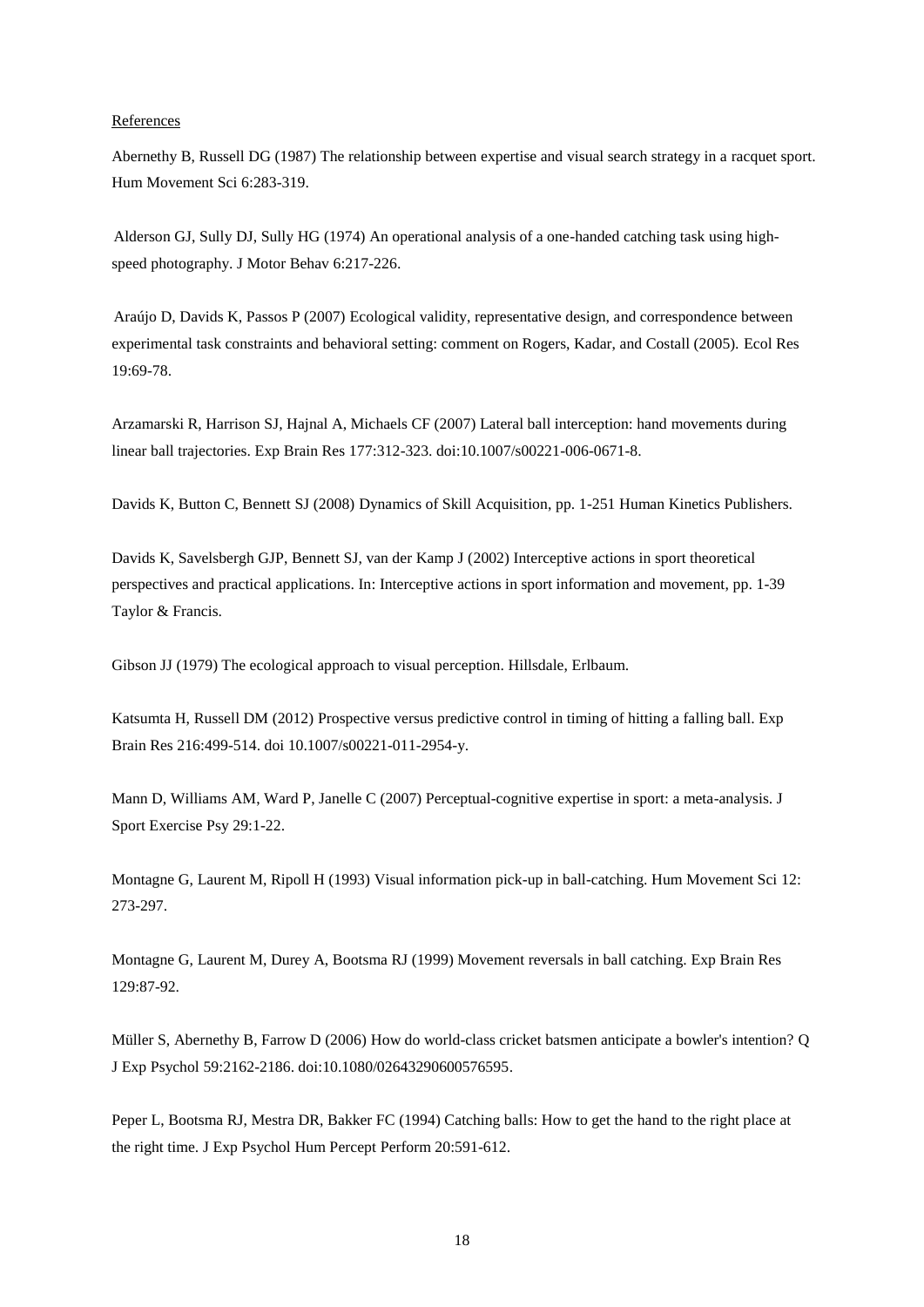Panchuk D, Davids K, Sakadjian A, MacMahon C, Parrington L (2013) Did you see that? Dissociating advanced visual information and ball flight constrains perception and action processes during one-handed catching. Acta Psychologica 142:394-401. doi:10.1016/j.actpsy.2013.01.014.

Pinder RA, Davids K, Renshaw I, Araújo D (2011) Manipulating informational constraints shapes movement reorganization in interceptive actions. Attention, Perception, & Psychophysics 73:1242-1254. doi:10.3758/s13414-011-0102-1.

Pinder RA, Renshaw I, Davids K. (2009) Information–movement coupling in developing cricketers under changing ecological practice constraints. Hum Movement Sci 28:468-479. doi:10.1016/j.humov.2009.02.003.

Renshaw I, Oldham ARH, Davids K, Golds T (2007) Changing ecological constraints of practice alters coordination of dynamic interceptive actions. Eur J Sport Sci 7:157-167. doi:10.1080/17461390701643026.

Shim J, Carlton LG, Chow JW, Chae WS (2005) The use of anticipatory visual cues by highly skilled tennis players. J Motor Behav 37:164–175. doi:10.3200/JMBR.37.2.164-175.

Starkes JL, Edwards P, Dissanayake P, Dunn T (1995) A new technology and field test of advance cue usage in volleyball. Res Q Exercise Sport, 66:162-167.

Stone JA, Panchuk D, Davids K, North JS, Fairweather I, Maynard IW (2013) An integrated ball projection technology for the study of dynamic interceptive actions. Behav Res. doi:10.3758/s13428-013-0429-8.

Stone JA, Panchuk D, Davids K, North JS, Maynard IW (2014) Integrating Advanced Visual Information with Ball Projection Technology Constrains Dynamic Interceptive Actions. Procedia Engineering 72:156-161. doi: 10.1016/j.proeng.2014.06.027.

Tijtgat P, Bennett SJ, Savelsbergh GJP, Clercq D, Lenoir M (2010) Advance knowledge effects on kinematics of one-handed catching. Exp Brain Res 201:875-884. doi:10.1007/s00221-009-2102-0.

Tijtgat P, Bennett SJ, Savelsbergh GJP, Clercq D, Lenoir M (2011) To know or not to know: influence of explicit advance knowledge of occlusion on interceptive actions. Exp Brain Res 214:483-490. doi:10.1007/s00221-011-2846-1.

Tijtgat P, Vanrenterghem J, Bennett SJ, De Clercq D, Savelsbergh GJP, Lenoir M (2012) Implicit advance knowledge effects on the interplay between arm movements and postural adjustments in catching. Neurosci Lett 518:117-121. doi:10.1016/j.neulet.2012.04.066.

van der Kamp J, Rivas F, Doorn HV, Savelsbergh, GJP (2008) Ventral and Dorsal system contributions to visual anticipation in fast ball sports. Int J Sport Psychol 39:100-130.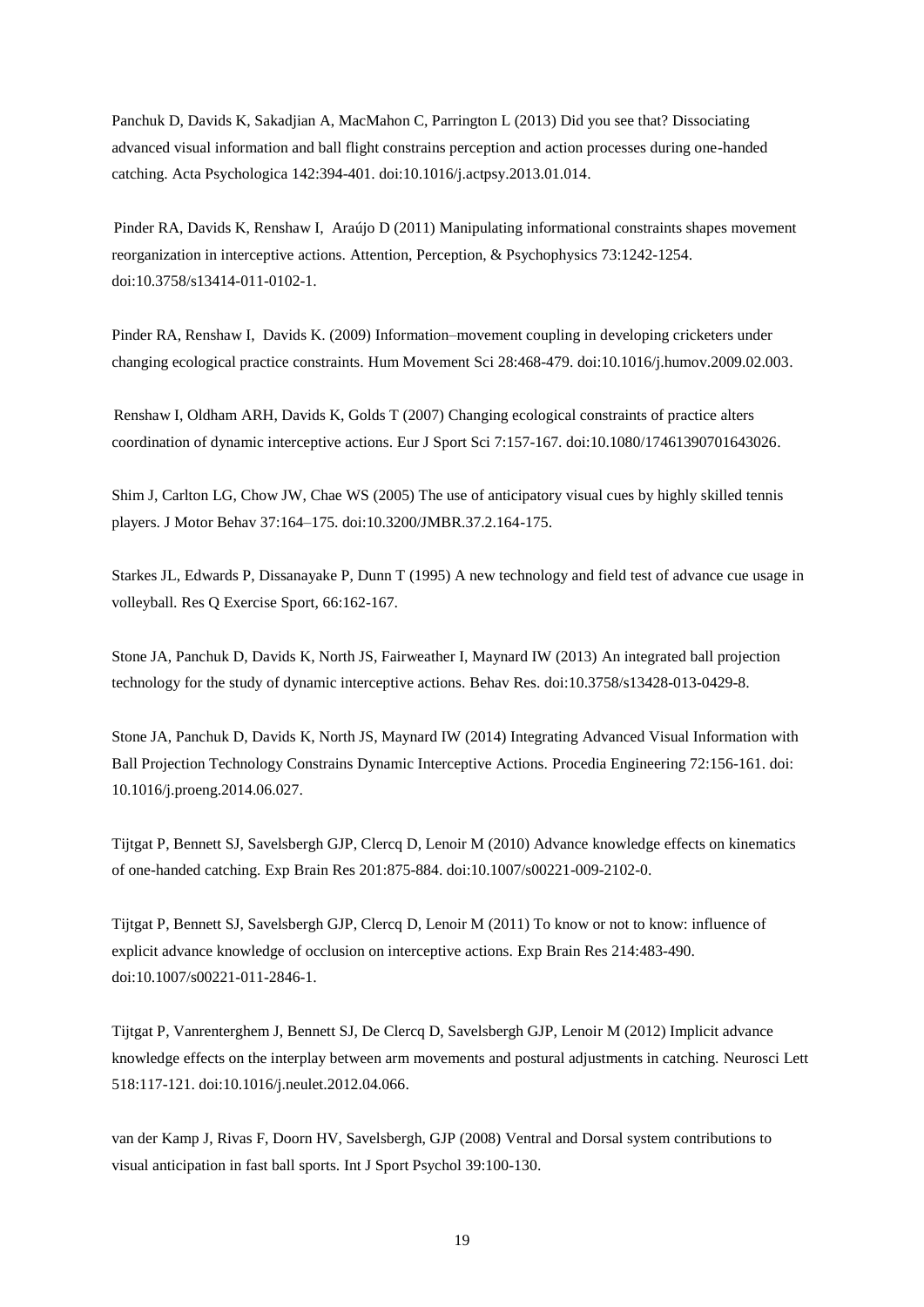Vickers JN (2007) Perception, cognition, and decision training: The quiet eye in action. IL: Human Kinetics.

Vignais N, Kulpa R, Craig C, Bideau, B. (2010) Virtual thrower versus real goalkeeper: The influence of different visual conditions on performance. Presence, 19:281-290.

Withagen R, van der Kamp J (2010) Towards a new ecological conception of perceptual information: Lessons from a developmental systems perspective. Hum Movement Sci, 29:149-163. doi:10.1016/j.humov.2009.09.003.

Zago M, Mcintyre J, Senot, P, Lacquaniti F (2009) Visuo-motor coordination and internal models for object interception. Exp Brain Res, 192:571-604. doi:10.1007/s00221-008-1691-3.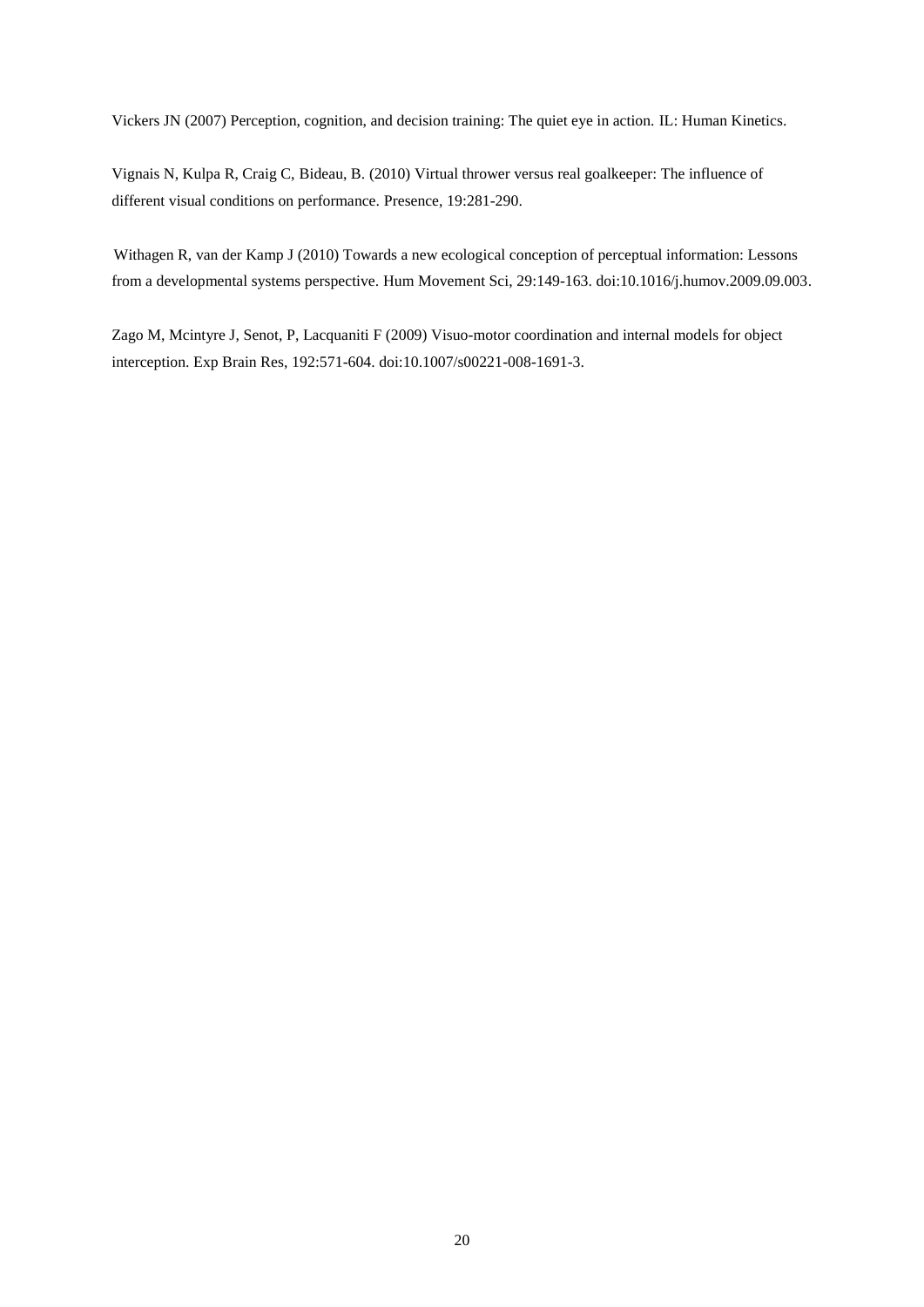**Table 1.** Summary of Hand Kinematics during the three video speeds and Ball speeds

|                                      | Video Speed           |                       |                          | <b>Ball Speed</b>         |                         |                              |
|--------------------------------------|-----------------------|-----------------------|--------------------------|---------------------------|-------------------------|------------------------------|
|                                      | Video Speed 40        | Video Speed 50        | Video Speed 60           | Ball Speed 40             | <b>Ball Speed 50</b>    | Ball Speed 60                |
| Movement Onset (ms)                  | <b>1</b> $-25 \pm 23$ | -70 $\pm$ 36          | $1 - 84 \pm 32$          | $-69 \pm 40$              | $-39 \pm 31$            | $-71 + 24$                   |
| Maximum Velocity (m/s)               | $12.00 \pm .15$       | <b>12.12</b> ± .17    | $\textbf{12.29} \pm .18$ | $12.03 \pm .15$           | $2.12 \pm .17$          | <b>1</b> $2.27 \pm .19$      |
| Time to Maximum Velocity (ms)        | $1206 \pm 9$          | <b>1</b> $185 \pm 9$  | $185 \pm 8$              | $191 + 7$                 | $183 \pm 8$             | $202 + 13$                   |
| $MaxGA$ (cm)                         | $10.3 \pm .28$        | $10.2 \pm .30$        | $10.4 \pm .32$           | <b>1</b> $10.1 \pm .32$   | <b>1</b> $10.3 \pm .30$ | <b>10.5</b> ± .29            |
| Time to MaxGA (ms)                   | $498 \pm 26$          | $483 \pm 31$          | $459 \pm 28$             | $608 \pm 23$<br>$\bullet$ | <b>1</b> 437 $\pm$ 31   | $395 \pm 34$                 |
| $MinGA$ (cm)                         | $4.7 \pm .2$          | $4.8 \pm .2$          | 4.7 $\pm$ .2             | $4.9 \pm .2$              | $4.8 \pm .2$            | $4.7 \pm .2$                 |
| Time to MinGA (ms)                   | $1692 \pm 20$         | <b>1</b> 657 $\pm$ 16 | <b>1</b> 645 ± 14        | $1805 \pm 16$             | $1621 \pm 20$           | $569 \pm 19$                 |
| Time from Ball Release to MinGA (ms) | <b>1</b> 673 ± 17     | $1.587 \pm 27$        | <b>1</b> 561 $\pm$ 25    | <b>1</b> 736 $\pm$ 39     | $11587 \pm 19$          | $498 \pm 12$<br>$\mathbf{L}$ |

 $\dagger$  Highlights an increase value in comparison to the values highlight by  $\dagger$ 

Highlights a difference from two groups, one value is higher, one value is lower.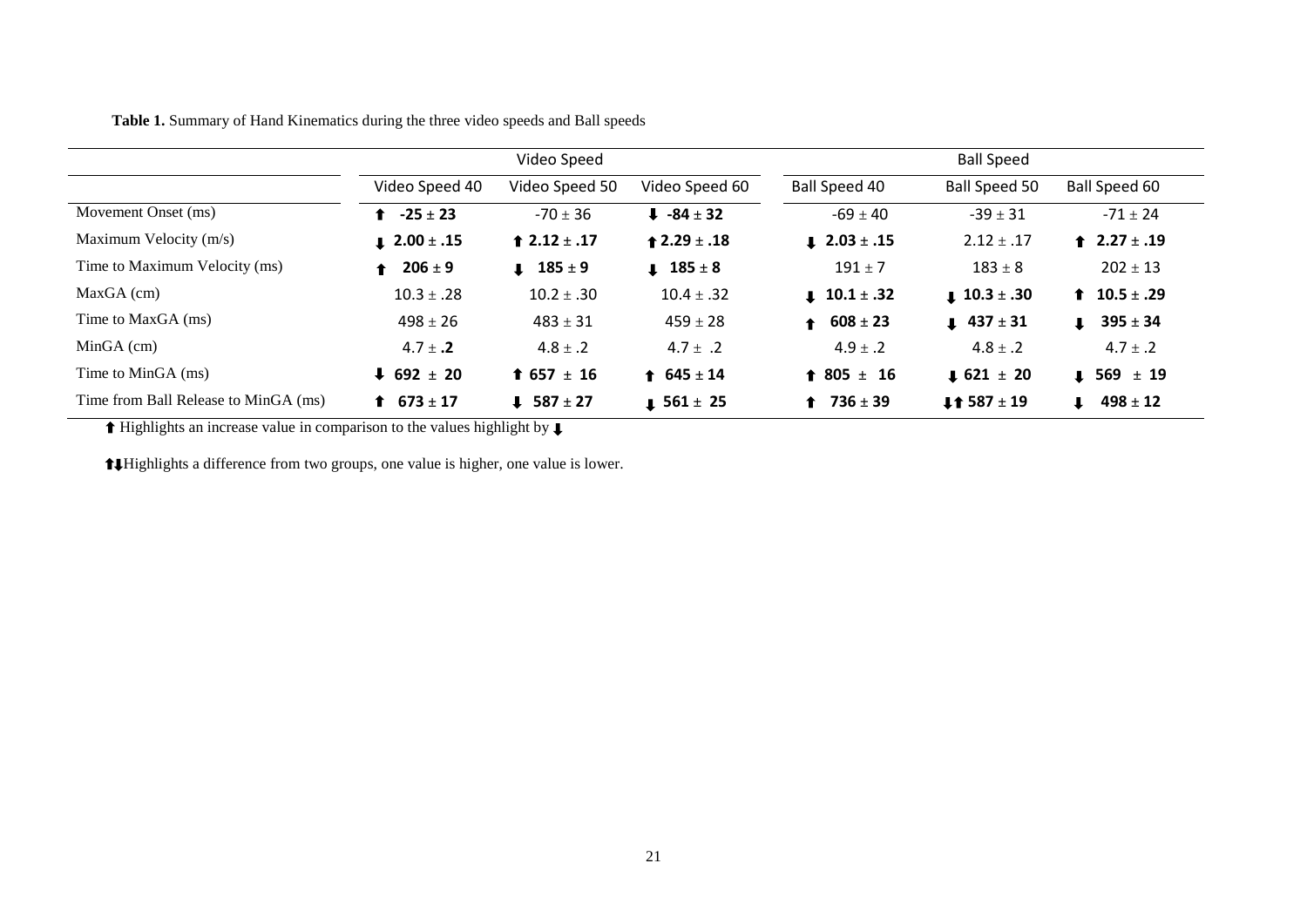

Figure 1. Interaction between video images of thrower speed and ball projection speed on catching performance  $(Mean \pm SE)$ .